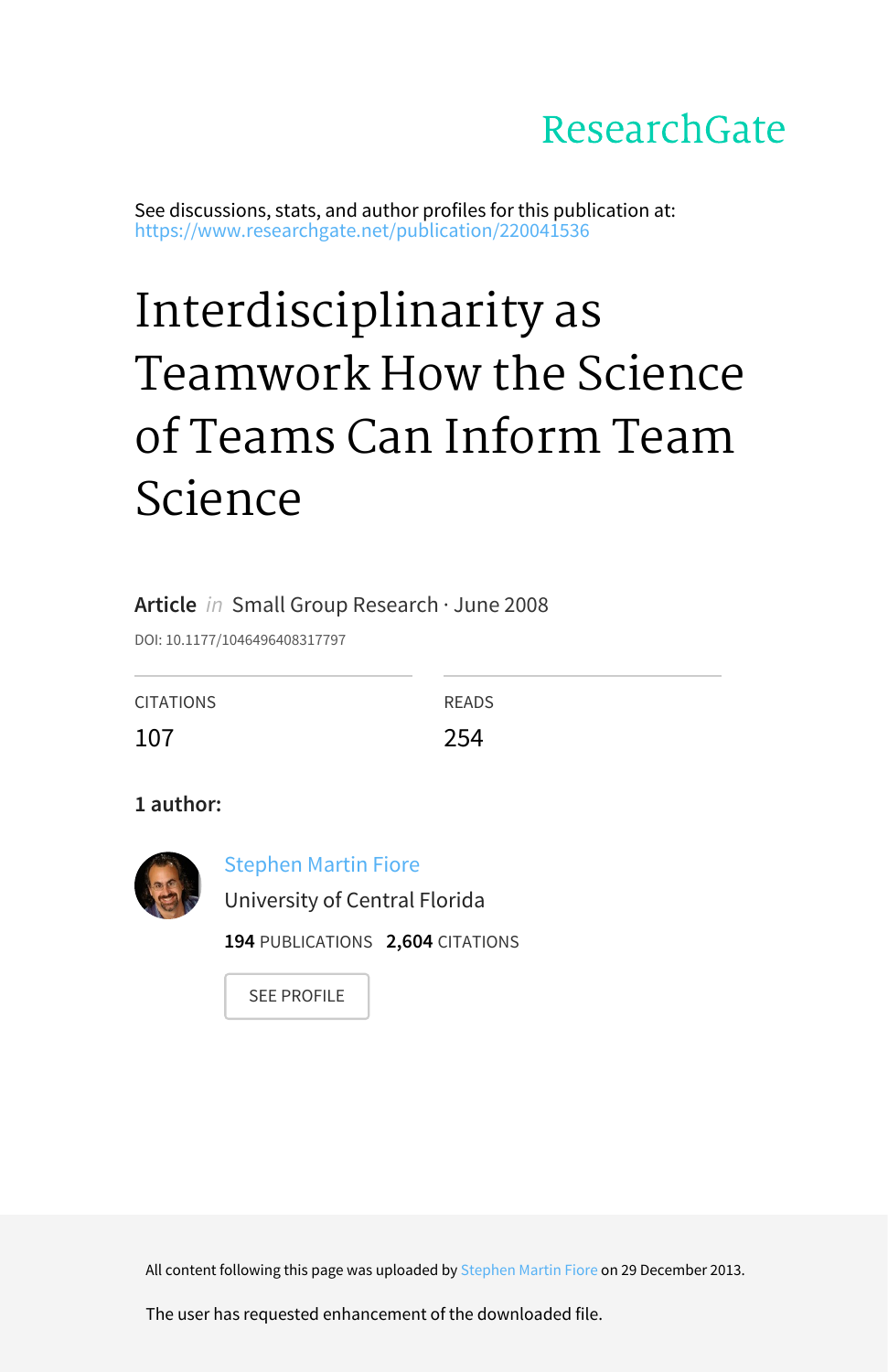# Small Group Research

http://sgr.sagepub.com

**Inform Team Science Interdisciplinarity as Teamwork: How the Science of Teams Can**

DOI: 10.1177/1046496408317797 Small Group Research 2008; 39; 251 Stephen M. Fiore

http://sgr.sagepub.com/cgi/content/abstract/39/3/251 The online version of this article can be found at:

> Published by:<br>
> SAGE http://www.sagepublications.com

**Additional services and information for Small Group Research can be found at:**

**Email Alerts:** <http://sgr.sagepub.com/cgi/alerts>

**Subscriptions:** <http://sgr.sagepub.com/subscriptions>

**Reprints:** <http://www.sagepub.com/journalsReprints.nav>

**Permissions:** <http://www.sagepub.com/journalsPermissions.nav>

**Citations** <http://sgr.sagepub.com/cgi/content/refs/39/3/251>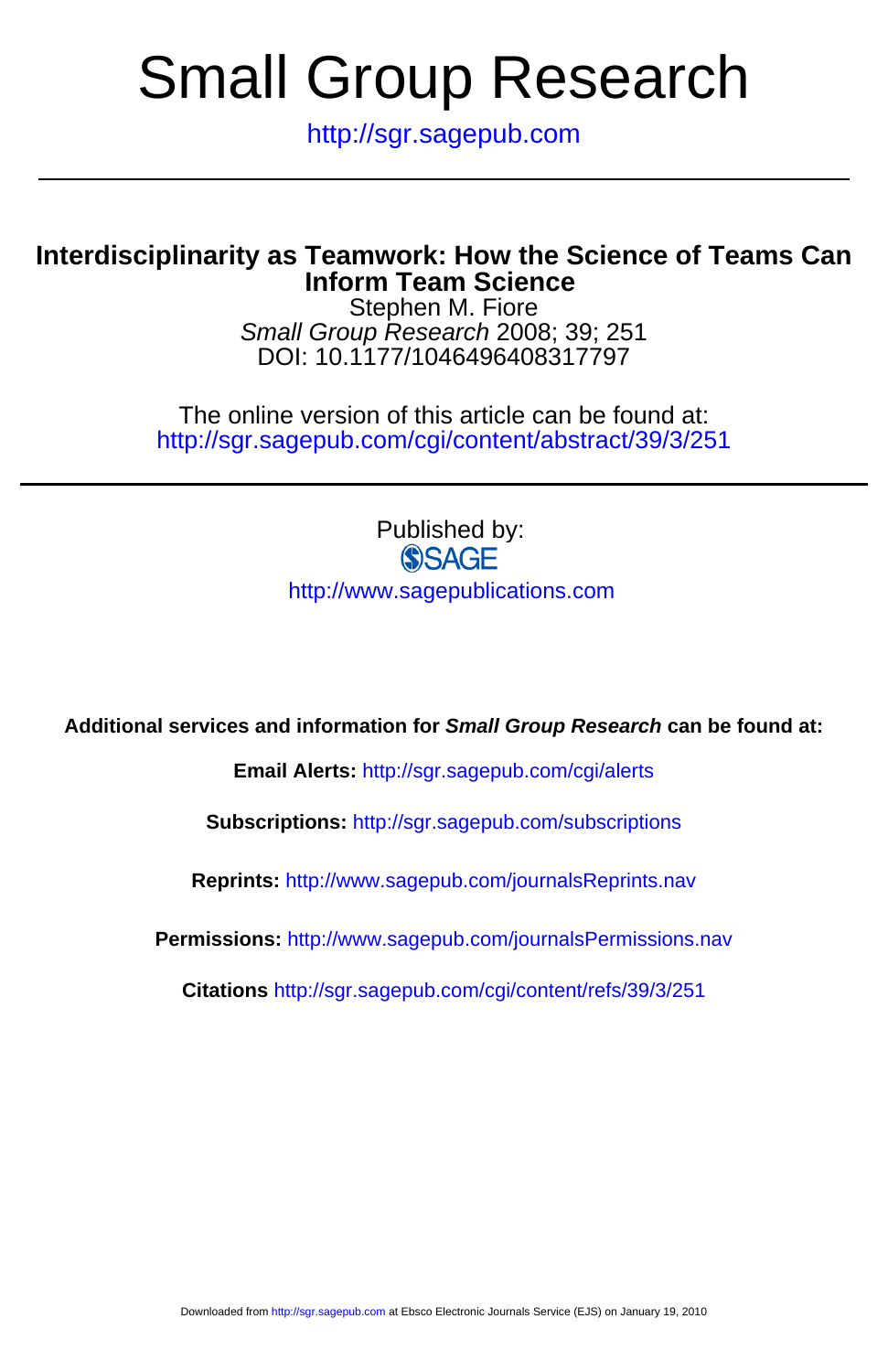**Small Group Research** Volume 39 Number 3 June 2008 251-277 © 2008 Sage Publications 10.1177/1046496408317797 http://sgr.sagepub.com hosted at http://online.sagepub.com

## **Interdisciplinarity as Teamwork**

### **How the Science of Teams Can Inform Team Science**

Stephen M. Fiore *University of Central Florida*

This essay discusses interdisciplinary research in the context of science policy and the practice of science. Comparisons between interdisciplinary research and other forms of cross-disciplinary research are made, and a brief discussion of the development of the concept of interdisciplinarity is provided. The overarching thesis of this essay is that interdisciplinary research is *team* research, that is, research conducted by a team. This notion is developed via recent policy discussions of *team science* and the need to understand interdisciplinary research in action. The author shows how it may be possible to consider the implementation of principles from teamwork and team training to improve interdisciplinary research and the practice of team science.

*Keywords: team science; interdisciplinary; teamwork; team training; graduate education*

Interdisciplinarity in research continues to influence both the practice of science and the production of knowledge. Yet, despite this influence, nterdisciplinarity in research continues to influence both the practice of much remains unknown with regard to interdisciplinary research. Part of the problem stems from the difficulty in defining *what* is meant by interdisciplinarity. But perhaps the larger problem comes from understanding *how* to do interdisciplinary research. To illustrate, consider what was published on this issue in one of our more influential scientific journals, *Science*:

251

**Author's Note:** Development of this article was supported by Grant N000140610118 from the Office of Naval Research awarded to S. M. Fiore, S. Burke, F. Jentsch, and E. Salas, University of Central Florida. The views, opinions, and findings contained in this article are the author's and should not be construed as official or as reflecting the views of the University of Central Florida or the Department of Defense. This article is partially based upon an invited presentation at the 2007 conference of the Interdisciplinary Network for Group Research. I thank Joann Keyton for very helpful feedback on earlier drafts of this manuscript.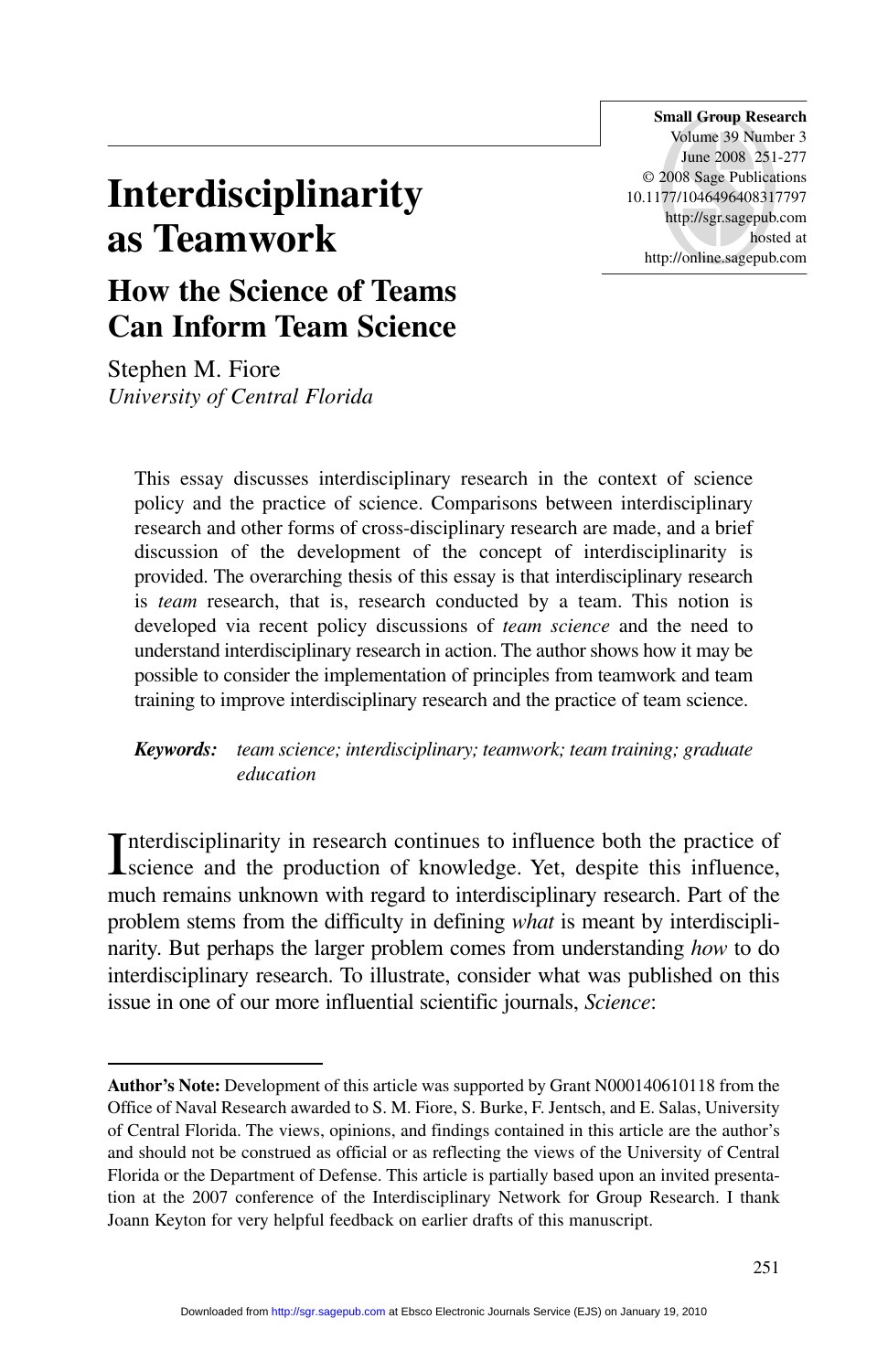#### 252 Small Group Research

The interdisciplinary approach is becoming one of the prominent characteristics of [science] and represents a synthesizing trend which focuses the specialized research techniques on problems common to a number of separate disciplines. Such cooperative research has to overcome serious obstacles when operating within the existing departmentalized framework of the universities. It appears that real progress in this direction will be made in institutions which are organized on a permanent and frankly cooperative basis. Psychologically, interdisciplinary research requires not only abstract, theoretical intelligence (and, frequently, manipulative skill) but also 'social intelligence.' Cooperative work is a social art and has to be practiced with patience.

What is informative here are a number of factors that anyone familiar with research that cuts across disciplines will recognize. First, we see acknowledged the increasing influence and importance of interdisciplinarity as a method of inquiry. Second, we see the challenge of interdisciplinarity distinguished along two interrelated lines. On one hand, there is the problem of infrastructure, both tangible and tacit—that is, the inherent challenge associated with the current structure of the modern university (the discipline-bound department) and the tacit norms that prevent or stifle interaction among them. On the other hand, there is the problem of interaction—that is, the difficulty inherent in communicating and collaborating across disciplines and how patience and a particular form of social intelligence are necessary precursors to effective collaboration in such environments.

Indeed, anyone familiar with some manner of cross-disciplinary collaborative effort will likely have experienced some or all of these factors. So one might wonder why this quote is particularly informative. What is informative about this quote is not *what* was said, it is *when* it was said. That is, what is most striking about this quote is that it was written well over a half century ago in one of the first articles specifically addressing interdisciplinary research (Brozek & Keys, 1944). So, should we be disheartened? If science has long recognized the challenges associated with interdisciplinary research, why do we still struggle? After all, the old management axiom states that a problem defined is half solved. Brozek and Keys certainly defined the problem well and highlighted the foundational issues associated with interdisciplinary research.

One might ask, why should we think that anything will change? Should we be so bold as to think that we have a better chance at overcoming these challenges than those from generations before us? I argue that there will be changes for three main reasons. First, there is evidence that interdisciplinarity is on the rise, and educational and policy institutions are making more of a concerted effort to examine this process (*Facilitating Interdisciplinary*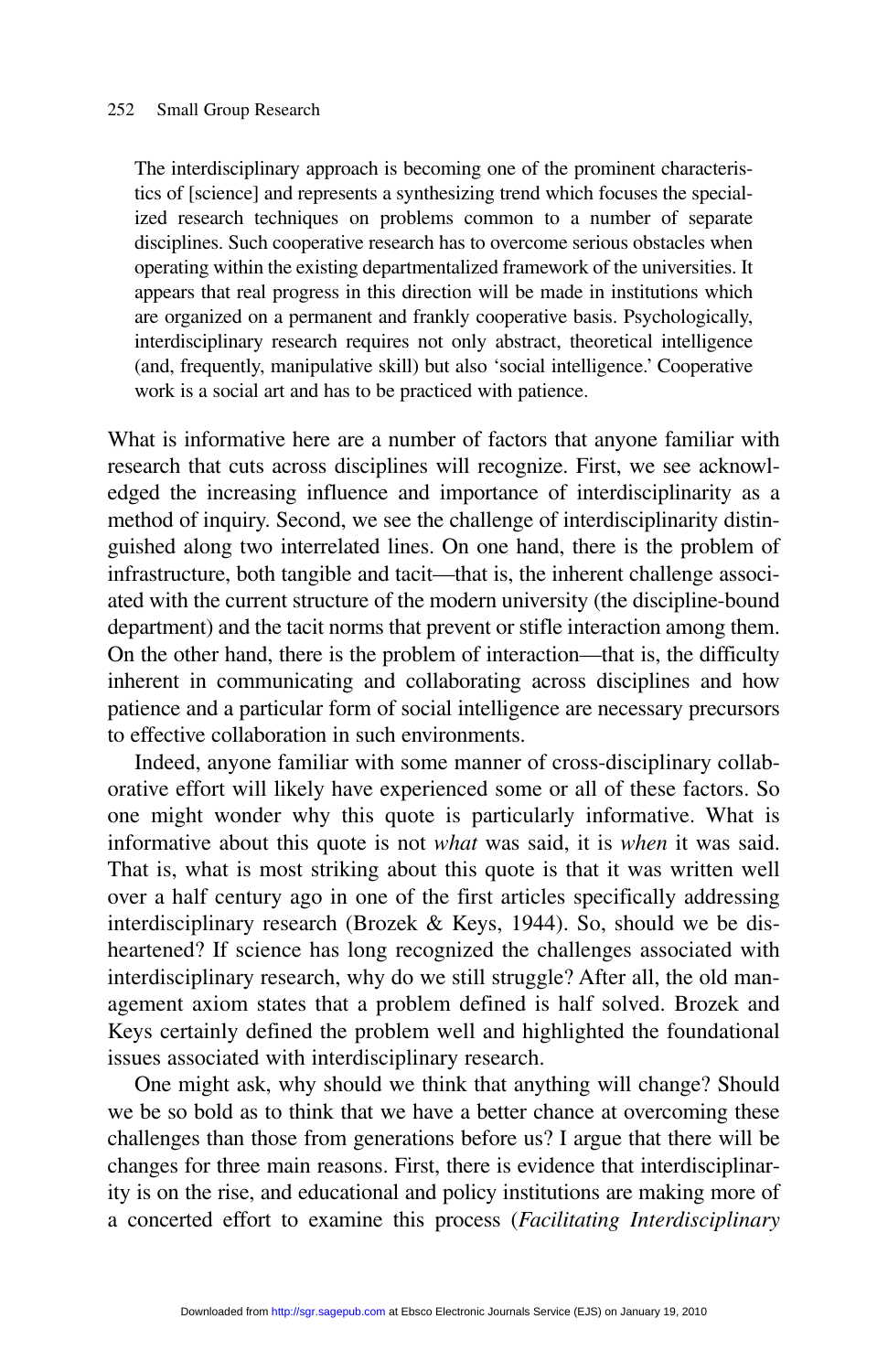*Research*, 2004). Second, science is paying attention to teams. I do not mean how the social and organizational sciences are studying interaction and interdependence. Nor do I mean how the engineering and computer sciences are studying the development of collaborative systems. Each of these approaches has a long and rich history. What I mean is the recent attention being paid to *team science*—that is, the increased focus on collaborative research projects that create a team of scientists to address some complex phenomenon ("Who'd Want to Work in a Team?" 2003). Finally, although these factors are a necessary component of change, they are not sufficient. The final, and most critical, factor arises from the fact that what has truly changed in the last generation is growth in another subdiscipline of science that is informative as to how to surmount the challenges that have existed from the moment interdisciplinary collaborations began. Specifically, Brozek and Keys (1944) spoke of *cooperation*, a word simply meaning *to work together*. As an area of research, the study of groups has produced a great deal of knowledge in the past 50 years investigating not just cooperation but its more complex counterpart, teamwork. Indeed, it is the *science of teams* that I submit could be the true catalyst for change, because it has matured into its own area of inquiry producing a rich base of knowledge that has helped us to better understand the complex coordinative processes engaged by teams.

In short, my main point with this article is a simple one: Interdisciplinary research is team research. This may seem obvious, but it is a fact that is sometimes lost in discussions of interdisciplinarity. With this as my stepping-off point, in this article I first describe what is meant by research across disciplines. I then describe some of the challenges faced by such research. I close with a brief discussion of candidate team training techniques that may help overcome the barriers to successful interdisciplinarity. That is, to the degree that we can equate interdisciplinary research with team research, we can consider the implementation of principles from teamwork and team training to improve interdisciplinary research and the practice of team science.

#### **A Prefix by Any Other Name**

In this first section, I describe how science policy is defining what is meant by collaboration across disciplines. I provide definitions put forth in policy papers on what is meant by disciplinary research and conclude with distinctions drawn from writings in the philosophy of science. My goal is to glean what are the most useful distinctions so as to provide a way to help us understand and improve interdisciplinary research.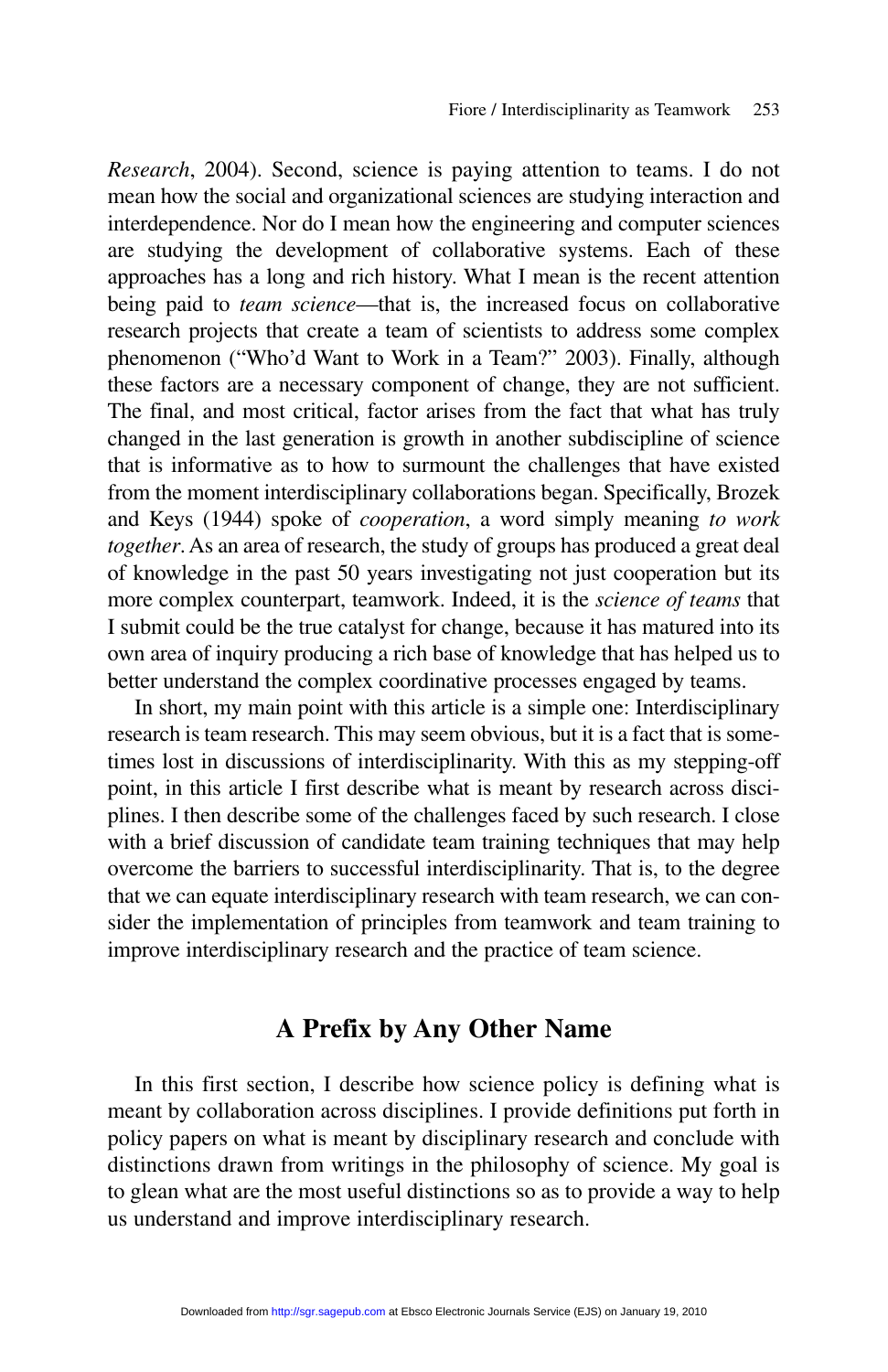First, at the most rudimentary level we have cross-disciplinary research, which simply involves investigators drawn from different disciplines. As a type of research, it does not qualify the form of interaction between the investigators. Next is multidisciplinary research, which is described as the coordinated efforts of some set of disciplines designed to achieve some common goal or goals. Here, the contributions from different disciplines are said to be *complementary* rather than *integrative*; that is, the contributions are adopted in service of some objective, but they are not necessarily integrated.

But when considering interdisciplinary research, the overarching goal is the systematic *integration* of ideas. This objective encompasses more than just multidisciplinarity in research; it is the development of a new approach to understanding. Multidisciplinary research, although involving a collaborative effort bringing together several disciplines in service of some common goal, relies upon complementary contributions. Interdisciplinarity demands more than just complementarity. There is a requirement for a form of collaboration that leads to the design of *new types* of complex *empirical approaches* along with *integrated analyses* combining methods and concepts from participating disciplines (e.g., J. T. Klein, 1996; Pellmar & Eisenberg, 2000). More formally, the National Academies of Science (*Facilitating Interdisciplinary Research*, 2004) has helped to develop an increasingly adopted conceptualization of interdisciplinary research, stating that it

integrates information, data, techniques, tools, perspectives, concepts, and/or theories from two or more disciplines or bodies of specialized knowledge to advance fundamental understanding or to solve problems whose solutions are beyond the scope of a single discipline or field of research practice. (p. 26)

Essentially, interdisciplinary research must integrate a set of disciplines so as to create not only a unified outcome but also something new, a new language, a new way of understanding, and do so in such a way that it is possible for a new discipline to evolve over time (Barthes, 1977). In short, what we see with these distinctions is a coordinated effort to synthesize concepts and methods from respective disciplines in such a way that a common but much more complex goal is met.

Although these distinctions drawn from policy are useful, it is also informative to consider a broader perspective. From a more epistemological vantage point we can examine what the philosophy of science has to say about these issues. In his influential work on the history and philosophy of science, Toulmin (1972) explicated the essential components of what is considered a discipline. These included both what could be considered the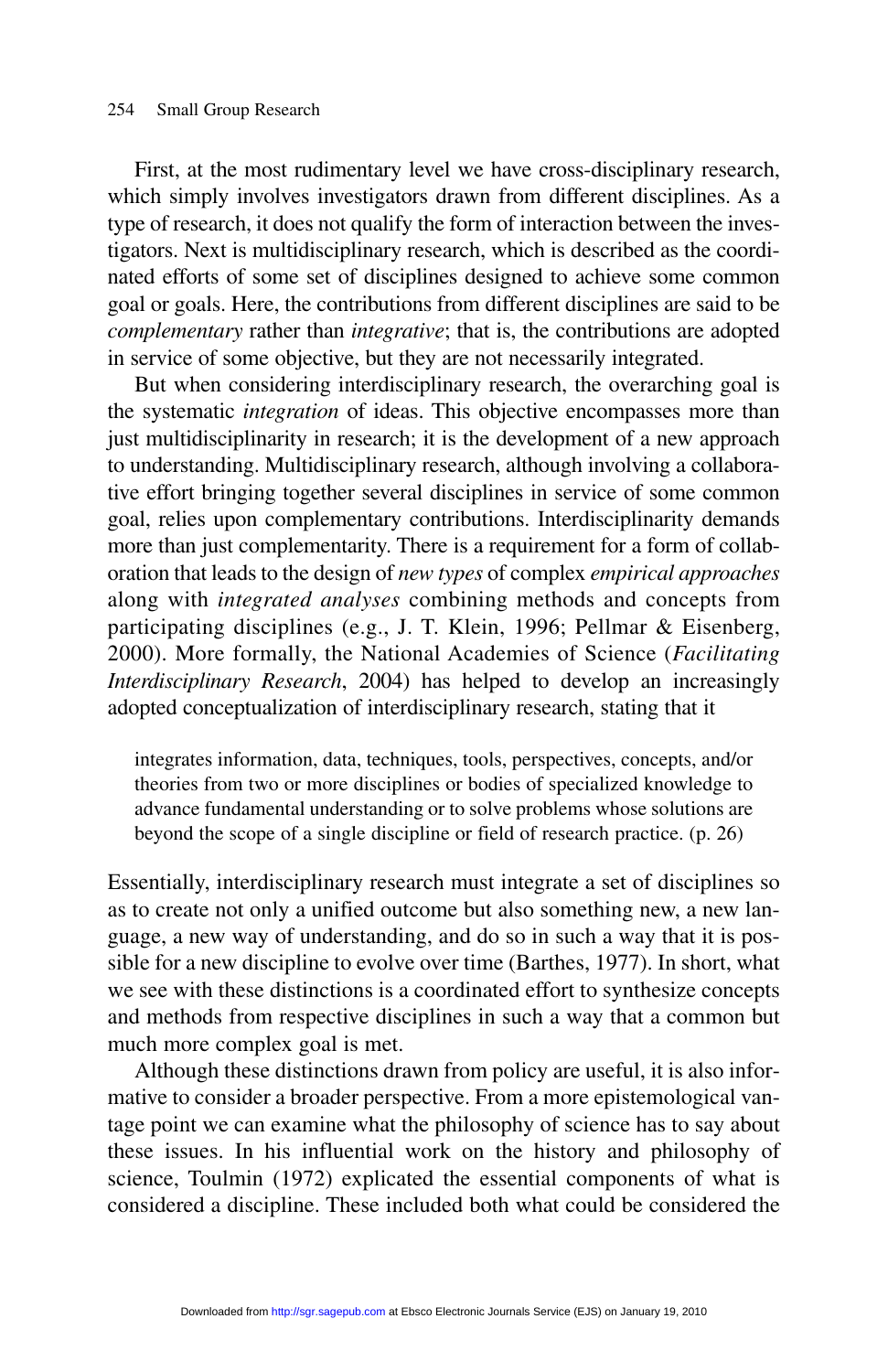core knowledge, that is, the "body of concepts, methods, and fundamental aims" (p. 139) as well as what could be construed almost as norms of a discipline—"a communal tradition of procedures and techniques for dealing with theoretical or practical problems" (p. 142). Related to this, Gardner (2000) described *disciplines* as the concepts and methods used to think about phenomena and questions associated with specific phenomena. Furthermore, these *concepts* and associated *methods* are accepted by experts within a discipline as being valid means of answering questions about particular phenomena. As Stein (2007) notes, "disciplines are *methodological lenses* employed by communities of investigators relative to particular phenomenon" (p. 93). From the philosophy of science, we additionally see distinctions drawn between a *field* and a *discipline* based upon some form of *activity* engaged in pursuit of understanding phenomena. Here, the argument is that scientific fields are that which a discipline is concerned with (Darden & Maull, 1977), whereas the discipline is the activity of understanding it. J. T. Klein (1996) also considers the normative function of a discipline, arguing that the knowledge associated with a discipline serves as a boundary. Furthermore, like Darden and Maull (1977), Klein relates this to notions of activity, noting that these boundaries constrain the activities of members of a discipline by instructing what they can and cannot do. With regard to interdisciplinarity, she expands this idea of activity and suggests that it serves a particular purpose in science, providing "productive tensions in a dynamic of supplement, complement, and critique" (J. T. Klein, 1996, p. 4).

I bring up these latter views because they more cogently describe the underlying issue that is apparent with regard to interdisciplinary research. In short, interdisciplinary research is inherently an activity. It implies action, that is, the act of connecting or interacting among disciplines. Furthermore, it is not just the varied forms of knowledge within disciplines but the norms of a discipline that lead to the problems that complicate this activity of interdisciplinarity. But interdisciplinarity is not just an activity, it is a team activity; it is a process engaged by members of a coordinated scientific team. As such, I suggest that this activity is a process that can be learned, and not a product that naturally emerges. This gets at the core of what is inherently the continuing and, I submit, misleading tension that arises in attempts to pursue interdisciplinary science—the breadth versus depth argument. Specifically, interdisciplinarity is sometimes seen as so daunting because people feel it is necessary to amass a full understanding of a multitude of disciplines. Certainly, it is necessary to understand enough of another discipline if one wishes to engage in interdisciplinary research. But recall my point that interdisciplinarity is a *team* activity. And in teamwork occurring outside of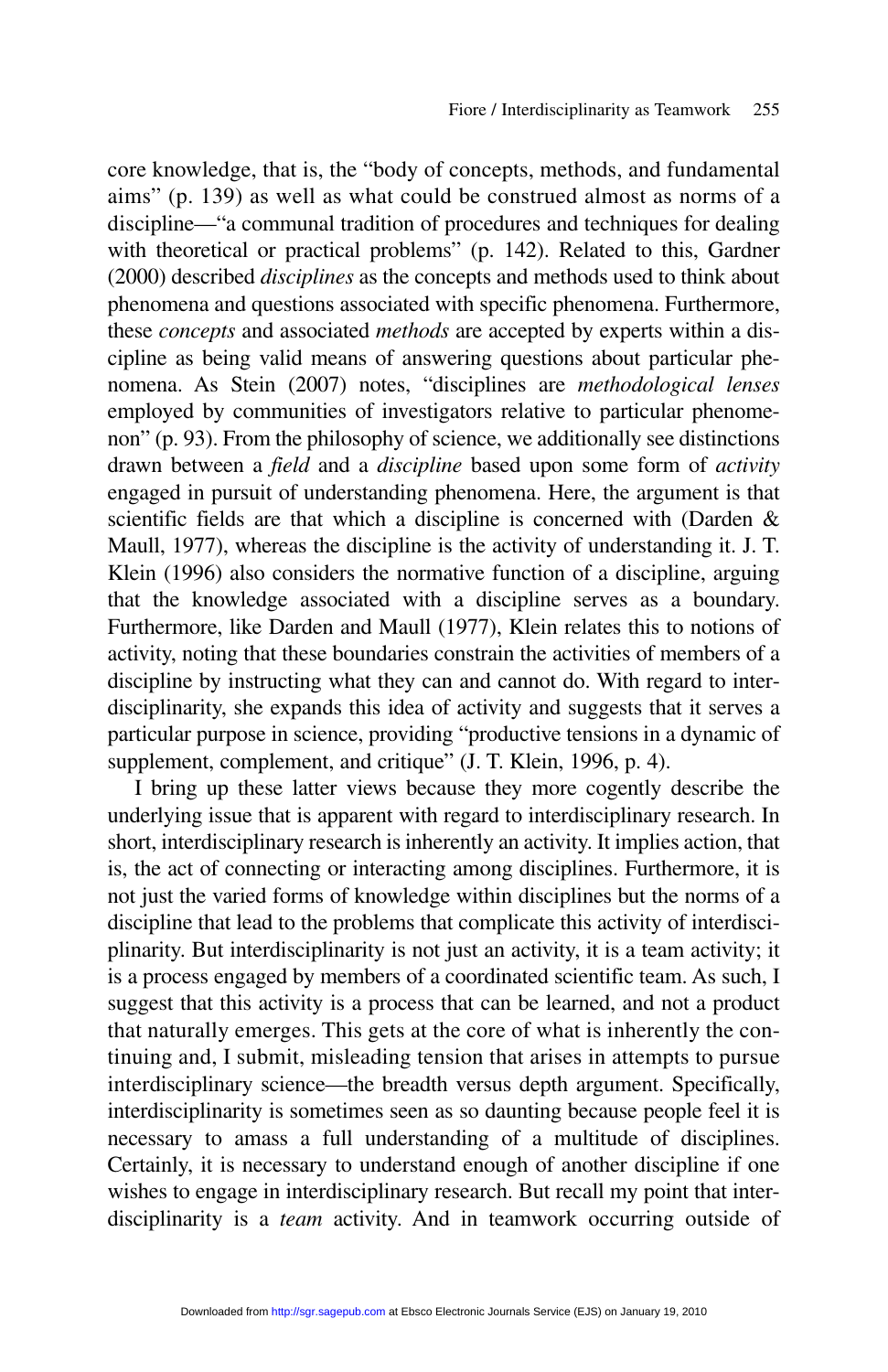science, teams are always brought together to achieve some end an individual could not achieve on his or her own, and they do so while only maintaining partially overlapping knowledge. So it is with interdisciplinary research. Thus, I suggest that by reframing interdisciplinarity as a process of teamwork to be mastered, that is, as an understanding of the teamwork activities necessary for success, and not as a product that emerges, we may be able to make the achievement of interdisciplinarity more tractable.

In the remainder of this article, I describe the movement being described as team science. I discuss the problems being experienced in this form of interdisciplinary endeavor and show how the root cause of these is as much, if not more, a team process issue. That is, the difficulty arises more from the interaction and not from the content per se. Fitting with my point that interdisciplinary research is team research, I make recommendations from the team training literature. In short, the march toward interdisciplinarity, although a long and arduous journey, has both increased its pace and its importance in the past decade. Concomitant with this increase is increasing attention to the need to understand what is referred to as team science. To the degree that we can equate interdisciplinary research with team research, we can then consider the implementation of principles from teamwork and team training to improve interdisciplinarity research and the practice of team science.

#### **What's in a Name?**

In this section, I wish to clarify terminology that is increasingly being used, sometimes interchangeably, and particularly in science policy discussions. I differentiate between *big science*, *interdisciplinary science*, and *team science*, as they are sometimes used synonymously.

First, and perhaps most important for the purposes of this essay, interdisciplinary science and team science are essentially overlapping concepts. Team science initiatives are described as "large research, training, and translational programs implemented by public agencies and non-public organizations" (Stokols, Taylor, Hall, Moser, 2006, p. 4) and are specifically designed to "promote collaborative and often cross-disciplinary approaches to analyzing question about particular phenomena" (p. 2). The catalyst leading to the creation of such teams is the increasing complexity of the types of problems researchers are trying to address. These problems require not just a mingling of disciplines but an integrated, multidisciplinary team able to collaborate in such a way that their efforts are coordinated. Thus, the goal of team science is to address the complex problems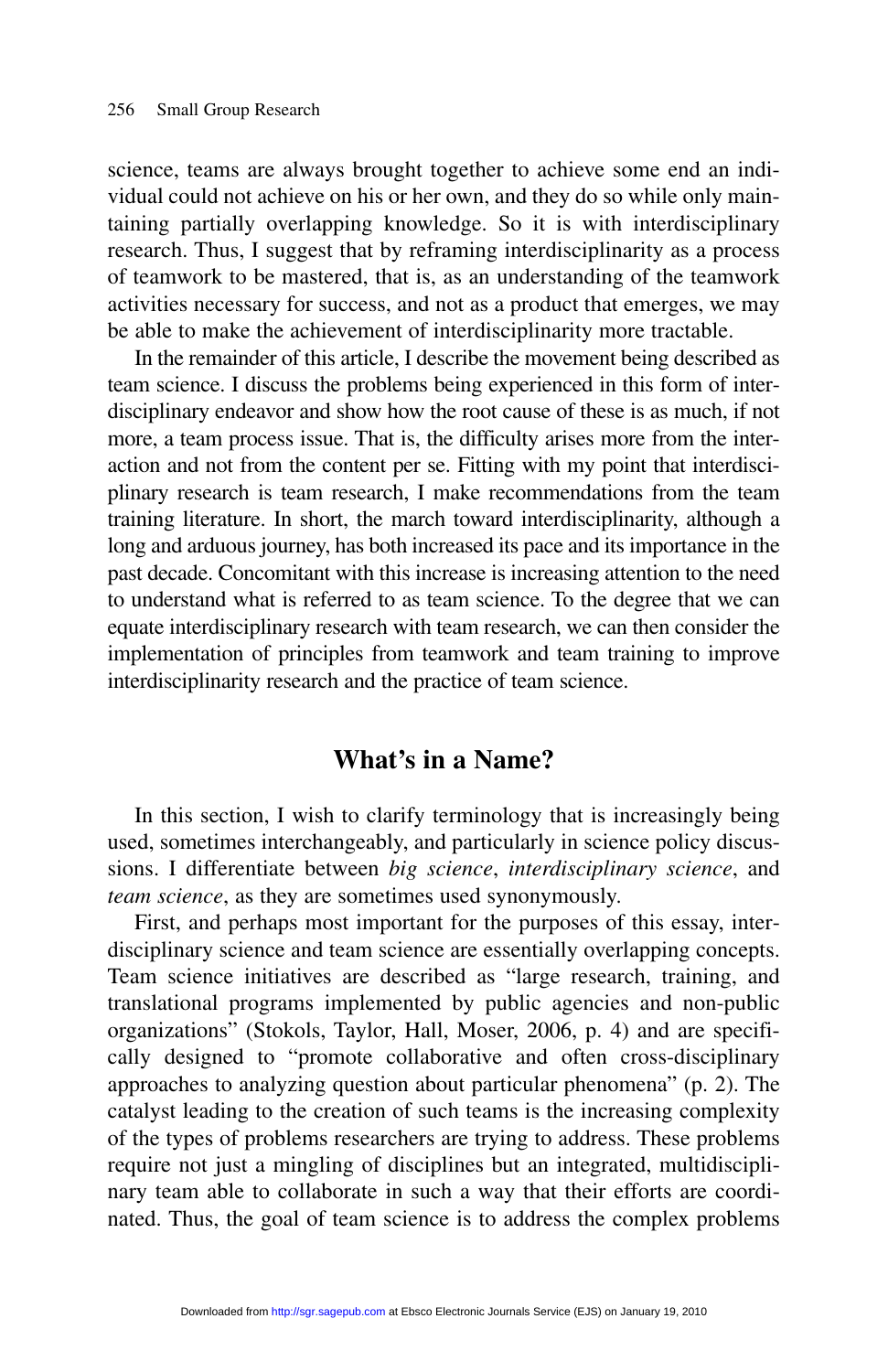facing our planet, whether they be health, environmental, or social. The notion is that the scientific community must understand how to bring together researchers from differing disciplines so as to address the multifaceted nature of such problems.

But a continuing criticism is that team science is not as efficacious as claimed and, furthermore, it places scientists in teams who would otherwise have been more effective working independently. In addition, team science is sometimes confused with, or used synonymously with, big science initiatives. Although big science is necessarily both interdisciplinary *and* team science, the inverse is not true. Big science came about in the latter half of the 20th century and was a unique development in the practice of science. Following World War II, and the success of large-scale research efforts, the federal government along with the scientific community began to consider methods for managing projects requiring interdependence between scientific disciplines and teams of scientists in order to address complex problems cutting across domains. Conceptualization of these efforts primarily originated with the Manhattan Project and the successful development of the atomic bomb. In 1963, Derek J. de Solla Price (1986) wrote an influential book titled *Little Science, Big Science* that, among many important ideas, described such changes in perspectives on the practice of science and how these influenced the pursuit of knowledge. For the next 30 years, and primarily in the physical and life sciences, such grand efforts continued. For example, the Apollo Project in the 1960s, the particle accelerators developed in the 1970s, the space telescope and the Human Genome Project in the 1980s were all large-scale scientific efforts necessitating both coordination and collaboration among a multitude of scientists and scientific disciplines. These projects have all made significant contributions to fundamental understanding in a number of areas ranging from the origins of the universe and the composition of matter to the nature of the human body at the genetic level.

As demonstrated, big science is a substantially different form of science, and although such initiatives do command a significant portion of federal research budgets, they are not the type of science experienced by most. In the 1980s, members of the National Academies began to criticize these forms of big science initiatives. This culminated in 1988 with a speech by National Academy of Sciences (NAS) president Frank Press, who argued that big science was absorbing a large proportion of the federal research budget, thereby taking away funding from smaller scale projects. The overarching issue was simply that the progress of science could be stunted given that smaller scientific efforts not only move a field forward by investigating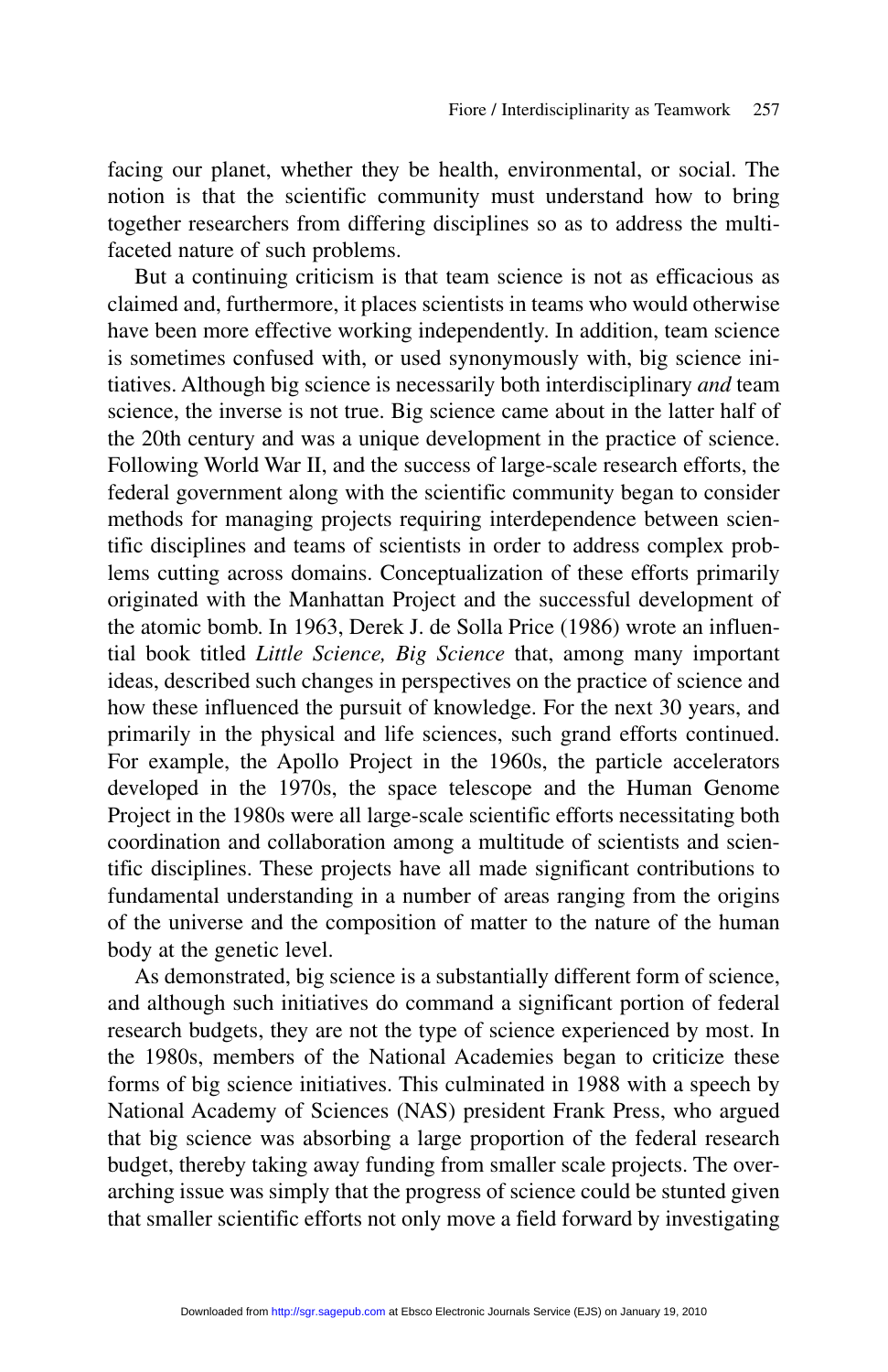important issues that do not require multiple scientists, they often make important discoveries that produce a discrete change in knowledge. Thus, policy and funding decisions within the federal research budget must take these factors into careful consideration. I bring up this differentiation between team and big science because they are sometimes confused or used synonymously, particularly by those opposed to the principle of team science. But one can do team science while not doing big science. Thus, my focus is on teams—the manifestation of coordinated and integrated activity between scientists from differing disciplines.

#### **Team Science**

Although team science in and of itself is not necessarily new, the label, and the attention increasingly being paid to it, is an important recent recognition that acknowledges the idea that the lone scientist is becoming increasingly a minority. I submit that this will only continue as the scientific community realizes that to truly understand complex phenomena, we must transcend disciplinary boundaries. Indeed, perhaps the most important recent finding with regard to teamwork and science is the study in which 50 years of research and nearly 20 million scientific publications were analyzed (Wuchty, Jones, & Uzzi, 2007). This study found that teamwork is not only increasingly dominant, it is so across science and engineering, social sciences, the arts and humanities, and patents. Furthermore, teambased publications were found to have higher impact ratings and more patents. Although the authors did not analyze the degree to which these team-based publications were interdisciplinary, they did note that the increasing prevalence of teamwork in science could be attributable to growth in knowledge requiring greater specialization concomitant with more diverse research teams.

It is important to note that earlier case study analyses of collaboration in science found similar results. For example, some have found that the social structure of scientific laboratories is a key determinant of scientific discovery. In an analysis of the collaboration process across a number of molecular genetics laboratories, Dunbar (1995) found that the use of analogies from other disciplines was often a key factor in progress. When considering situations when analogies were not used, Dunbar found that the scientists tended to discuss more standard laboratory manipulations as a way to solve particular problems, and this occurred in laboratories consisting of members who had highly similar backgrounds. When the labs had members with dissimilar backgrounds, analogies tended to arise in the collaboration,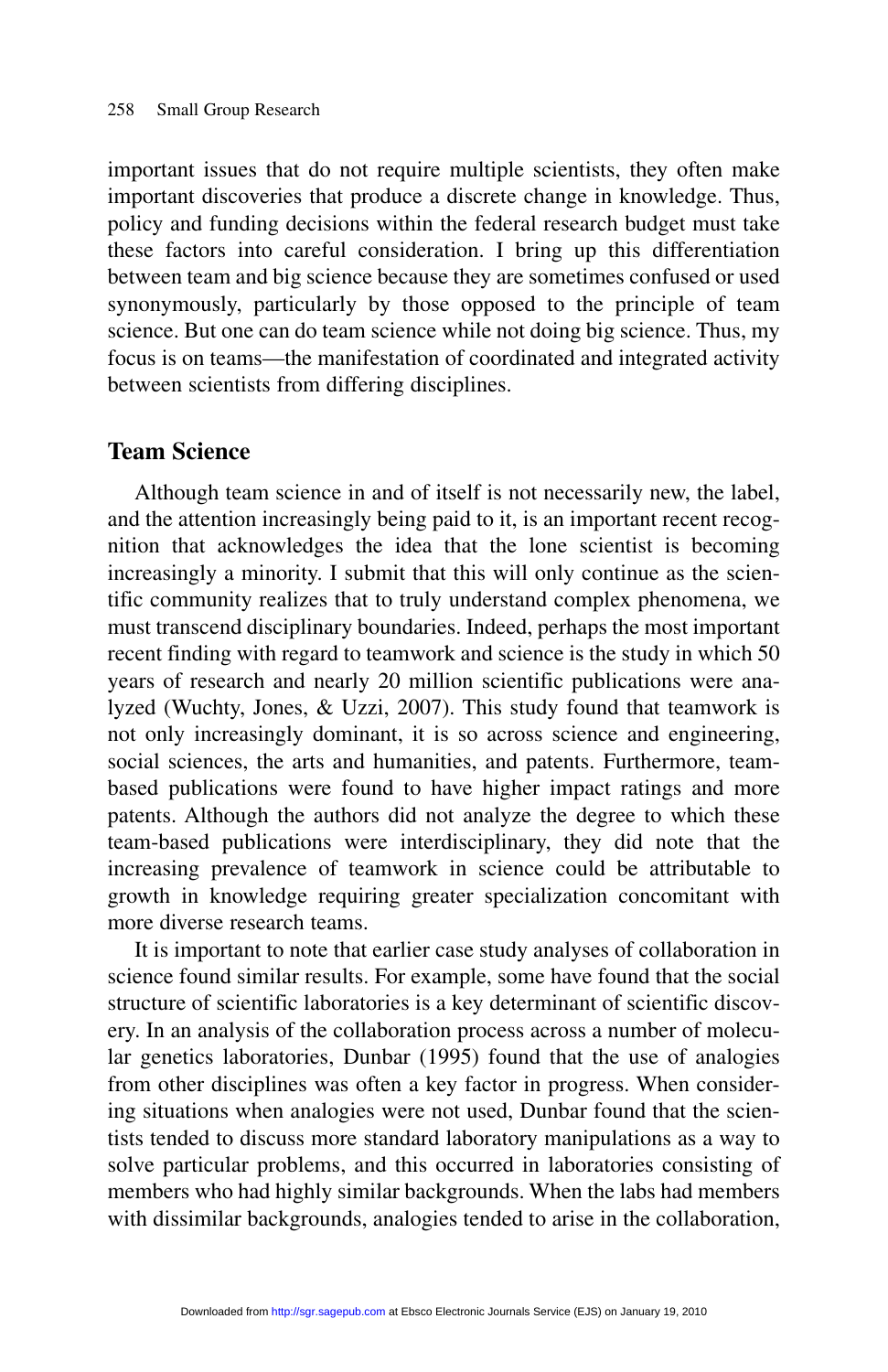and these, in turn, led to modifications in the experimentation and gains in understanding. In describing more general scientific insights, Gorman, Kincannon, and Mehalik (2001) noted that scholars of scientific discovery find that effective collaborators, despite having differing skills or expertise, still maintained a shared representation of the problem they were trying to solve. Furthermore, they used an analogy to nature to create this common perspective through which the disparate group of researchers could collaborate. What is informative about these examples is the use of teamwork concomitant with the creative process. More specifically, with regard to the collaborative effort, across such case studies we see how more standard teamwork concepts, such as role differentiation and complementary knowledge as found in shared mental models, are foundational to success.

With regard to developing team science at the policy level, a substantial amount of attention has recently focused on team science initiatives. Through funding from private foundations such as the MacArthur Foundation, the Robert Wood Johnson Foundation, and the Keck Foundation, and in collaboration with federal entities, major organizations in the United States have focused on understanding this concept (e.g., Porter, Roessner, Cohen, & Perreault, 2006). At the forefront of interdisciplinary research in general, and team science in particular, are the health sciences. The medical research community has long recognized that one must not only take a multilevel view to understand health problems, one must also consider how other disciplines can contribute to solving such problems. As an example of how the health sciences are currently leading this movement, in 2003 the National Institutes of Health (NIH) held a program titled "Catalyzing Team Science" in order to promote a dialogue on this emerging development. This program provided an overview of the challenges faced in conducting team science and offered recommendations for improvement (see http://www.becon.nih.gov/symposia\_ 2003/becon2003\_symposium\_final.pdf). In 2006, the NIH and the National Cancer Institute (NCI) held a conference on "The Science of Team Science" (see http://dccps.nci.nih.gov/BRP/presentations\_day1.html). Their goal was to bring together scholars familiar with cross-disciplinary teams as well as research program managers from federal agencies to discuss the effectiveness of this type of science.

Ironically, in many of these forums, what is occurring are anecdotal discussions of what makes for effective team science and not a systematic investigation of teamwork in science. In particular, in the policy discussions thus far, we see leaders of scientific teams describing the particular challenges they are facing and the ways in which they think these can be overcome. Although these discussions do seem to be highlighting a number of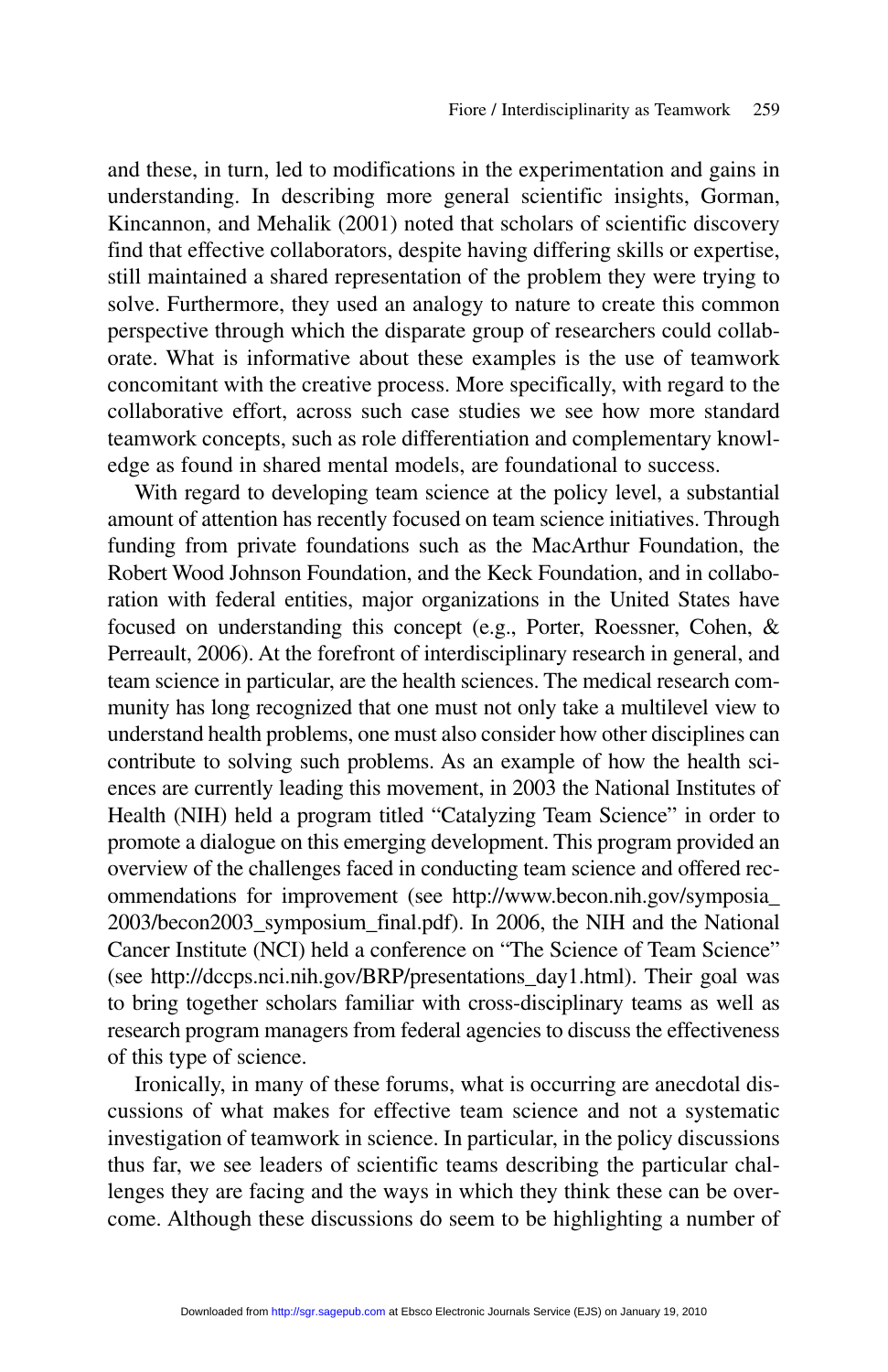pertinent teamwork issues, it is unclear the degree to which this form of dialogue is sufficient to uncover the underlying teamwork needs of interdisciplinarity. I next summarize some of this discussion in order to illustrate how what has been identified are precisely the types of problems team researchers have similarly identified and have developed training programs to address. I then suggest that it is warranted to adapt, for the study of team science, the more analytic techniques the science of teams has used to identify teamwork problems.

#### **The Problems of Team Science**

One of the high-priority directions outlined for the science of team science was to "examine the impact of interpersonal processes and leadership styles on scientific collaboration" (Stokols et al., 2006, p. 21). The NCI is at the forefront of this movement, and they note that they have made this shift to team science because the problems biomedical researchers are currently facing are so complex and so diverse that only interdisciplinary teams can address them. Nonetheless, they recognize that interdisciplinary teamwork requires complex social and intellectual processes. Indeed, if we look at recent publications put forth to help us understand team science, the questions they raise on how to foster this new paradigm of research are strikingly similar to the types of questions teamwork research has been addressing for decades. I next summarize a portion of this discussion.

In addition to administrative issues, such as the need to ensure a cyber infrastructure is present to support distributed interaction; or how to manage intellectual property rights across researchers, departments, and universities; and the need to manage differing forms of promotion and tenure criteria, these forums also highlighted the social-cognitive issues. For example, Lidstrom (2005) notes the importance of leadership, trust, and communication in effective team science. Furthermore, these forums have outlined what they see as the questions that need to be addressed for team science to succeed, including "What are the appropriate drivers of team formation? Which type of expertise should be represented? How do teams learn to speak the same language? What is the role of leadership and trust?" (Conrad, 2006, p. 1). Similarly, Stokals et al. (2006) noted that team science demands strong leaders, particularly those with a collaborative orientation that could both engage in team building and execute conflict management skills when necessary. In addition, with regard to team members themselves, they suggested that successful collaboration required commitment on the part of the team, particularly in the face of managing the contextual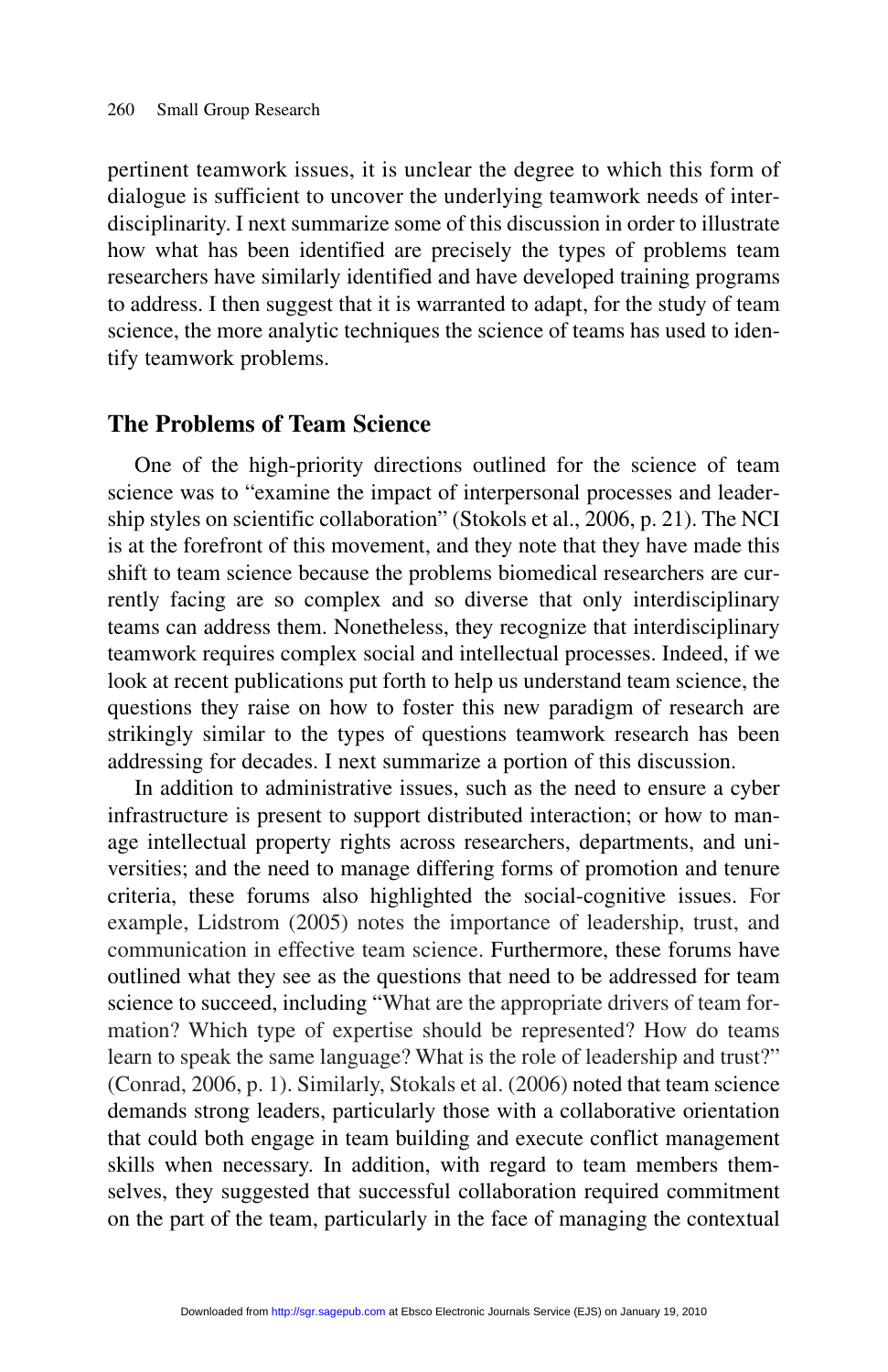differences associated with the experience of a multidisciplinary team (e.g., field researchers versus laboratory researchers). Similarly, they pointed out that the diversity of views is a double-edged sword in that although intellectual disagreements can often produce creative problem solving (cf. Dunbar, 1995), it can also produce negative affect if not managed properly. Others have also pointed out the importance of carefully managing the composition of the team, from the cognitive and personality standpoint, and note the importance of team leaders in motivating and managing the work ("Who'd Want to Work in a Team?" 2003). Here, we again see how factors such as team construction, communication, and leadership are important, as well as how attitudinal factors such as trust play a role. Finally, in a formal review of the literature to try and define interdisciplinarity for the health sciences, Aboelela et al. (2007) noted that more than 60% of the articles had some mention of teamwork factors such as communication, leadership, and trust, as being critical to the success of interdisciplinarity.

On a broader scale, Porter et al. (2006) note that success in interdisciplinary research is driven by managing the entire system, which ranges from organizational factors such as the nature of the federal funding and the support of one's institution to factors in conducting interdisciplinary research such as the form of the team and the nature of the problem being addressed. It is these latter factors that I submit should be the focus of team researchers. These include team composition (e.g., size, roles), team leadership, team communication, and even team cognitive factors such as knowledge of methods, paradigms, and theories, and the degree to which these need to be integrated for effective collaboration. For example, with regard to size and communication, Porter and colleagues suggest that such factors will influence communication barriers and that various structures (e.g., full integration, hub and spokes) will significantly influence interaction. With regard to team cognitive factors, they describe knowledge requirements and the need to vary these across team members—this includes substantive knowledge regarding theories and models to technical knowledge regarding tools and methods.

Although the ideas coming out of these discussions of team science are informative, they completely ignore the vast storehouse of knowledge developed in the study of groups and teams arising out of the psychological, organizational, and communication sciences. Nonetheless, there has at least been some acknowledgement of this. For example, Stokols et al. (2006), in a recent conference on the science of team science, noted that attention must be paid to social psychology and management research. But this was only a comment in passing, not a clarion call to service.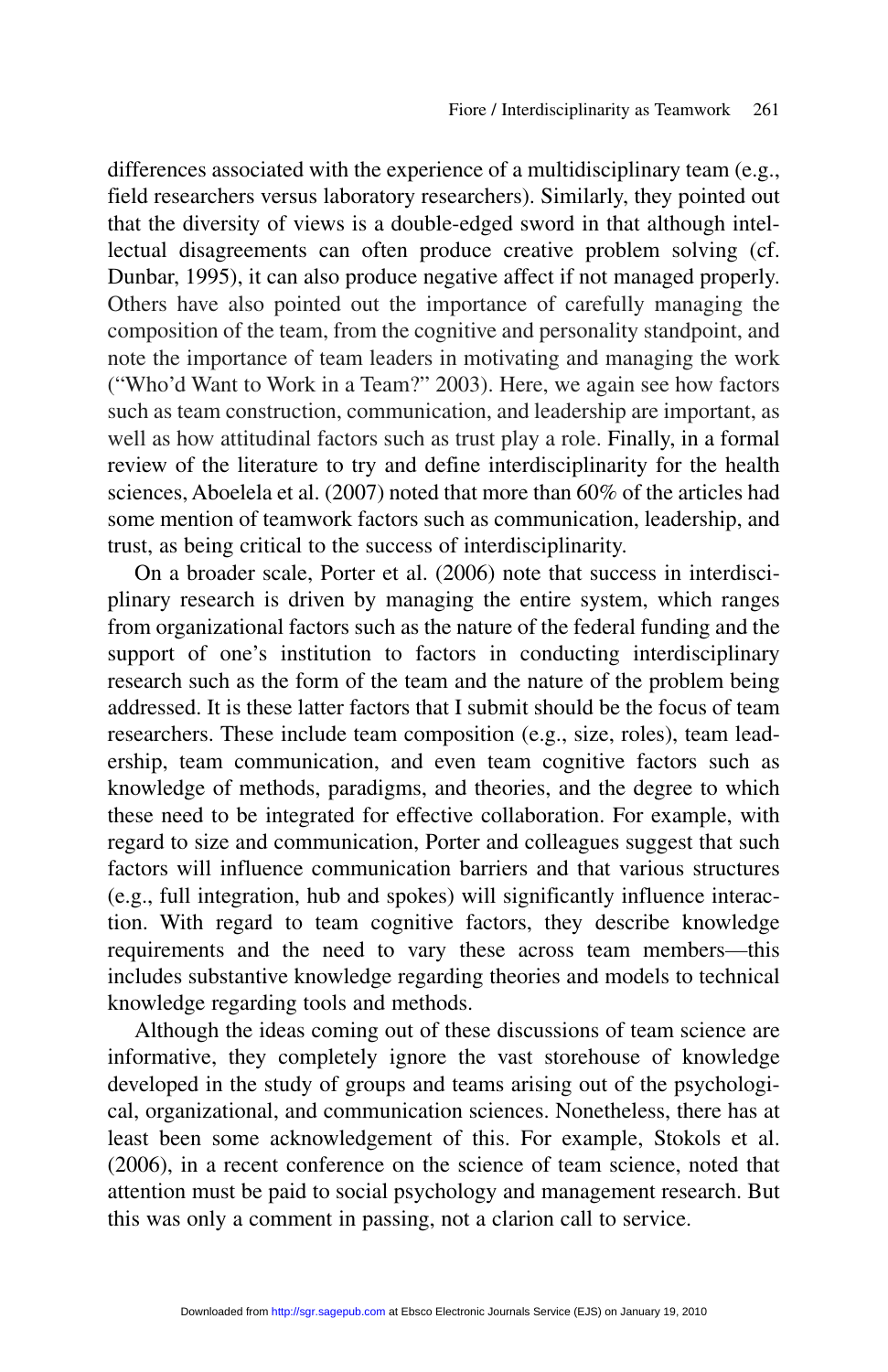So, can group researchers look to themselves for the charge? Sadly, no. For this point is even lost in discussions within some of our leading associations. For example, in a recent publication of the American Psychological Association on team science (Dingfelder, 2007), although they note the role that behavioral science can play in improving team science, no mention is made of how researchers who study teams should be contributing. Another recent piece by the Association for Psychological Science comes closer to the mark by noting the contributions of psychology to our understanding of groups, but it discusses only research arising from social psychology (Cacioppo, 2007). That is, no mention is made of the vast literature on teams that has come out of organizational psychology and organizational behavior research, which can most certainly make significant contributions to the types of issues team science needs to address. Note that my intention here is not to minimize the contribution of social psychology to our understanding of teams; rather it is to point out that this represents only a fraction of the research that has been conducted. More important, though, no mention is made in any of these discussions of the training methods developed to overcome the interpersonal, communication, and coordination issues that have been identified in the study of teams.

In sum, with publication of findings such as that by Wuchty et al. (2007), and more recognition of the work by Dunbar (1995) or Gorman et al. (2001) on creativity and collaboration in science, attention focused on interdisciplinarity in general, and team science in particular, is only going to increase. And this is exactly why I submit that scholars of teamwork should be at the forefront of this movement. Specifically, it has been recognized that team science is a challenge as much if not more from the *activity of teamwork*, that is, the interpersonal and coordinative standpoint, as it is from the scientific standpoint. Thus, the difficulty inherent in such complex research is an issue entirely separate from the problem of coordinating teamwork across scientific disciplines. My point is that it is precisely these types of issues that team researchers can and have addressed, and I next discuss this research.

#### **The Science of Team Training and Training for Team Science**

If we consider standard definitions of teamwork, we can see the strong connection to interdisciplinary research. An early characterization of teams defined them as "interdependent collections of individuals who share responsibility for specific outcomes for their organizations" (Sundstrom,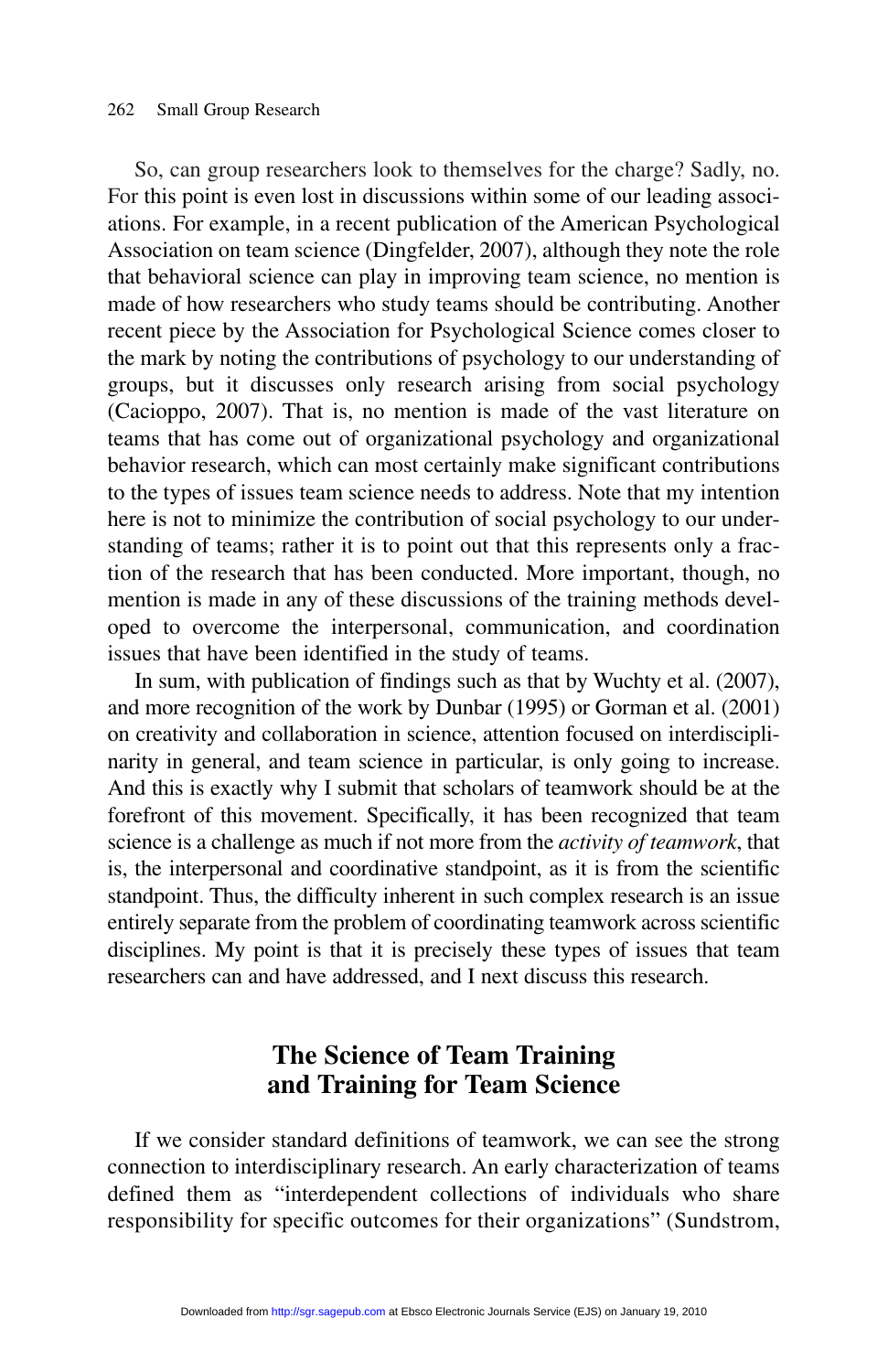De Meuse, & Futrell, 1990, p. 120). Others argued that a team is composed of "two or more individuals who must interact and adapt to achieve specified, shared, and valued objectives" (Salas, Dickinson, Converse, & Tannenbaum, 1992, p. 4). Overall, it is generally accepted that to qualify as a team there needs to be substantial interdependence along with clearly articulated roles and goals (e.g., Swezey, & Salas, 1992). Essentially, the foundational issue across both team science and definitions of teamwork is role differentiation and interdependence. Furthermore, fitting with Saavedra, Earley, and Van Dyne's (1993) varied definitions of team interdependence, I suggest that team science represents the more complex form of interdependence. In particular, their taxonomy describes the various classes of interdependencies within teams by evoking the construct of complex interdependence. They describe three components of interdependence—task, goal, and feedback interdependence. I emphasize task interdependence, described as the degree to which individual team members need to interact to perform the team's tasks. Task interdependence is further classified along the lines of pooled, sequential, reciprocal, and team interdependence. I specifically suggest that their definition of team interdependence closely matches team science. Team interdependence is the highest form of coordinated activity in which, according to Saavedra et al. (1993), "group members jointly diagnose, problem solve, and collaborate to complete a task" (p. 63). It is this form of interdependence that is likely to be the most common in teams faced with ill-structured tasks and that which I submit presents one of the biggest social-cognitive challenges facing interdisciplinary teams, and the ones that scholars of teamwork are most able to address.

In this final section, I describe candidate steps to be taken to help us understand the training needs necessary to support team science. First, I briefly review how the health sciences have approached this issue. Second, I discuss how the organizational sciences (e.g., organizational behavior, industrial/organizational psychology, human factors) view training and the development of training programs. I conclude with a brief review of representative team training methods that could support the complex coordinative activity necessary in interdisciplinary research. My goal is not to conduct an exhaustive review; rather it is to highlight the very real potential of applying the science of teams to improve interdisciplinary science.

#### **Interdisciplinary Education**

Perhaps the most mature understanding of interdisciplinary education comes from the health sciences. Although interdisciplinary education is a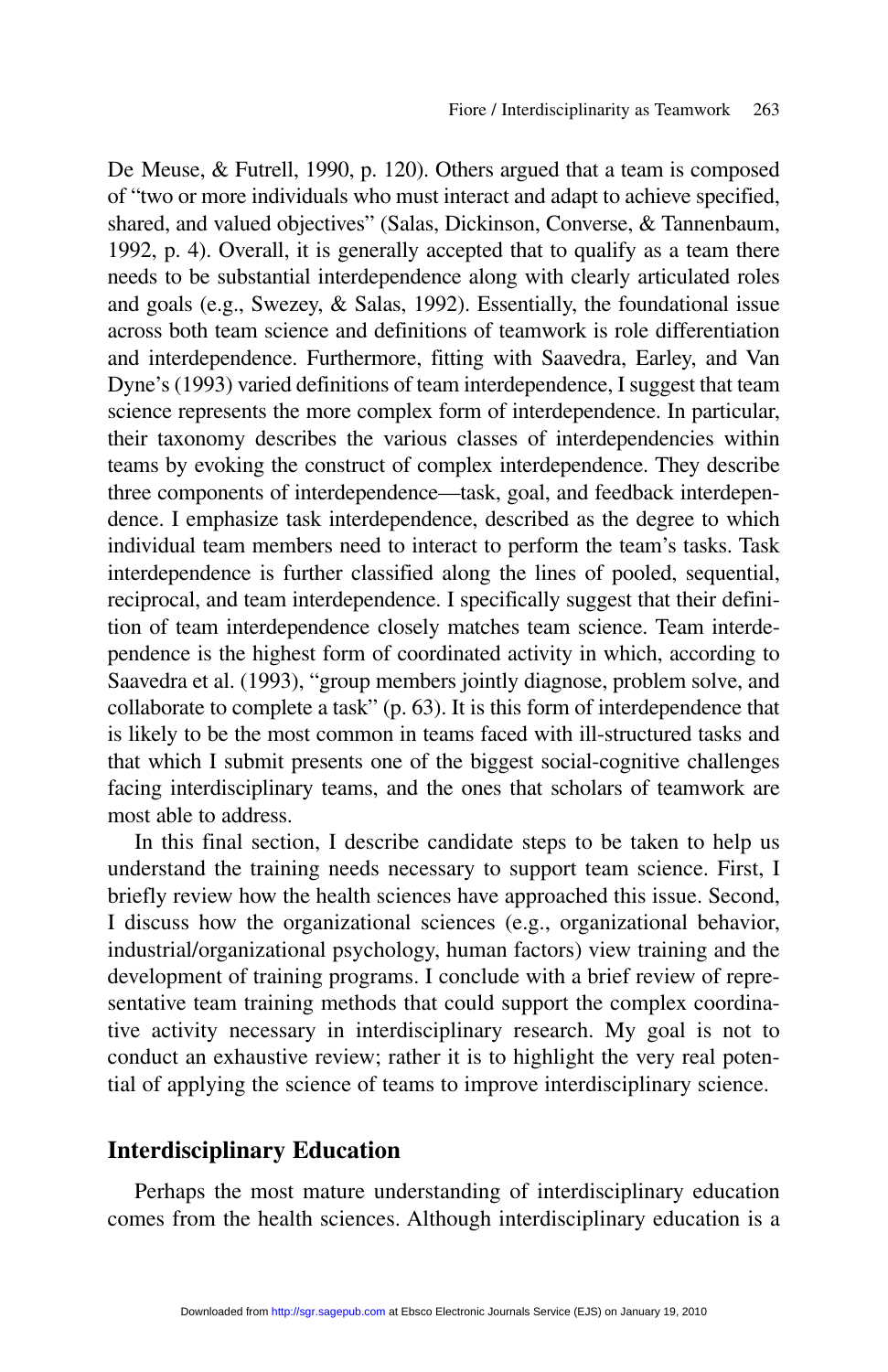necessary precursor to successful team science, it does not broach the same issues that team training and interdisciplinary research would. Nonetheless, I discuss this area because it is informative of the legacy in place in the current health sciences movement behind interdisciplinarity and team science.

In a review of interdisciplinary educational practices in medical settings from the past 50 years, Lavin et al. (2001) set out to determine the core characteristics that were attended to in such programs, and I next summarize pertinent elements from this review. As early as the 1960s, educators from the health sciences realized that they needed to modify their educational programs to meet the increasing demands for interdisciplinary research. To address this need, they began to develop courses in which discipline-specific skills were minimized in favor of maximizing broader skill sets that served interdisciplinarity. This led to dissatisfaction on the part of students and was not adopted widely. But here we began to see recognition of communication and group process issues, with factors such as role ambiguity and uncertainty and conflict identified (Hohle, McInnis, & Gates, 1969). In the 1970s, we began to see fellowships and internships designed to emphasize communication skills when working with other disciplines (Lupella, 1972). Additional early attempts involved the beginning of interdisciplinary courses that blended approaches for health practice (e.g., social and psychological issues). Others, such as Jacobson (1974), discussed group development processes experienced by health professionals learning to collaborate. In the 1980s, although interdisciplinary research swelled, there were not proportional changes in the understanding or training of interpersonal issues. But we did see the beginning of minimum competencies being identified as interdisciplinary coursework began to become more prevalent. That is, as interdisciplinary coursework began to pull students in many different intellectual directions, curriculum committees and professional organizations began to mandate the minimum level of understandings students within particular disciplines had to master. Finally, in the 1990s, the collaborative issues that began to be addressed involved more macrolevel factors such as the role of the organization in supporting interdisciplinarity (see Lavin et al., 2001).

In short, as this brief review notes, there has long been attention to issues of communication and coordination coming out of the health sciences education literature. But although development of coursework and educational programs in support of interdisciplinarity is helpful, as with the Brozek and Keys (1944) article, while issues of cooperation are recognized, the literature on team training is not given its due. Perhaps most important, of the interdisciplinary graduate programs examined, the methods used to identify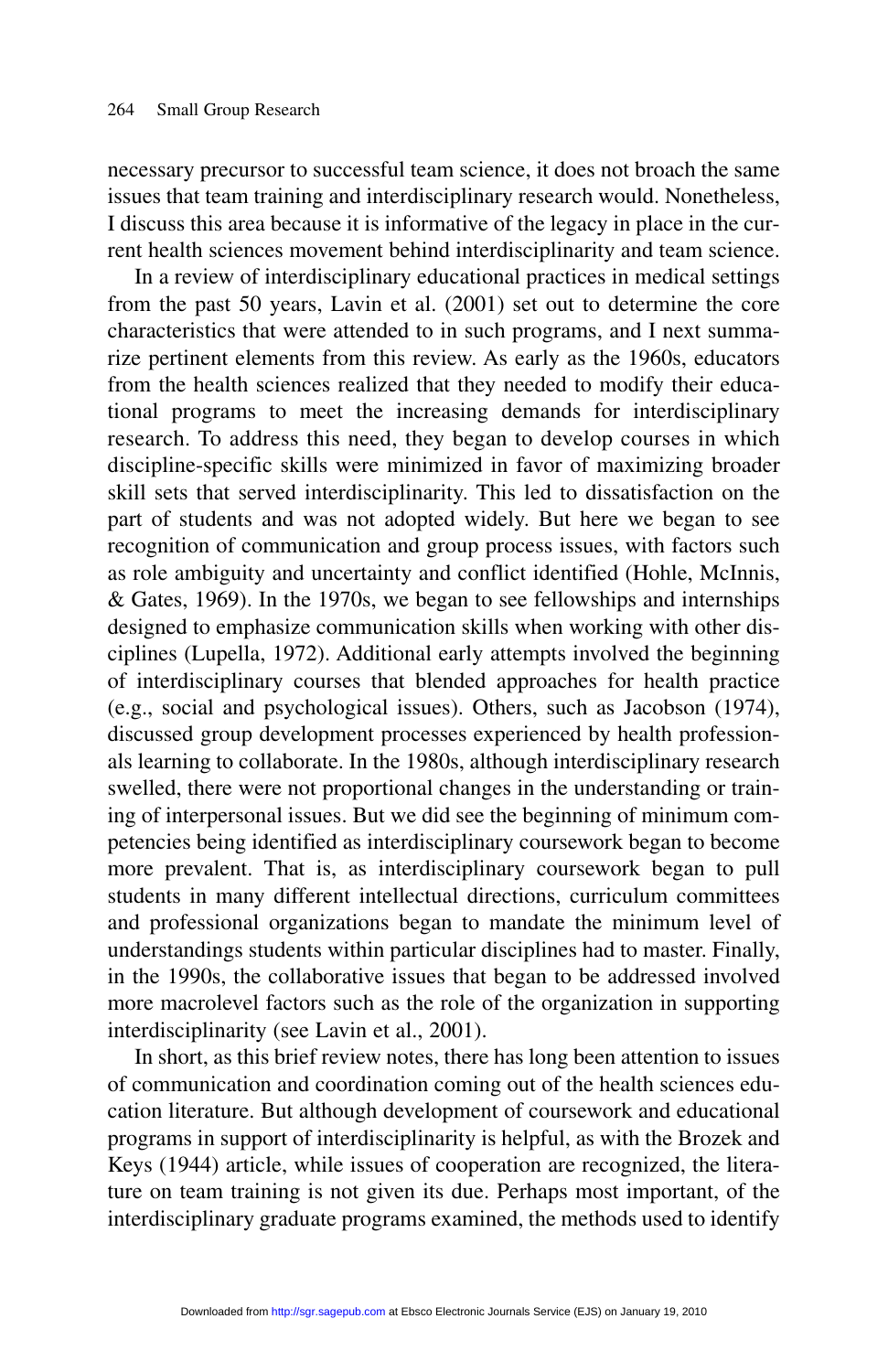underlying problems primarily involved surveys of practitioners (e.g., D'Amour, Ferrada-Videla, San Martin Rodriguez, & Beaulieu, 2005). Furthermore, just as important is that these graduate education programs did not focus on interdisciplinary research teams, nor did they systematically employ techniques developing in organizational research to examine particular training needs for interdisciplinarity as an activity. Thus, these developments are not likely to have been based upon the science of training that was developing in other disciplines.

If we are truly to improve interdisciplinary research, and augment the development of programs in team science, we must attend to the strong foundation of theory and data in team *work* and team *training* and understand the training needs of interdisciplinary science teams. From the definitional standpoint, we can consider team training "as a set of tools and methods that, in combination with required [team-based] competencies and training objectives, form an instructional strategy" (Salas & Cannon-Bowers, 1997, p. 313). More important, the training methods need to be based on a team's specific needs, that is, based upon the requisite knowledge, skills, and attitudes, and conducted within settings where these skills can be practiced. Furthermore, it should have associated with it the methods appropriate for the particular type of training need (Salas & Cannon-Bowers, 2000). Finally, an important consideration in interdisciplinary teams is the varieties of experience—that is, the amount of time one has been practicing one's craft. It is not uncommon to have graduate students and postdoctoral researchers interacting in tightly coupled ways with scientists ranging in experience from junior to senior scientist level. As such, training must account not only for differing knowledge, skills, and attitudes, along with varied *types* of expertise, but also differing *levels* of expertise. The confluence of these factors is a need for the creation of training for interdisciplinarity that considers technical skills, teamwork skills, and the varied level of experience of the team. It is this complex dynamic of team science that I submit requires a systematic application of methods developed in the science of teams (e.g., Salas & Cannon-Bowers, 2001; Salas & Fiore, 2004) to create new ways of enhancing interdisciplinarity.

#### **Team Training Precursors**

If we consider the few papers that have addressed the nature of the training requirements for interdisciplinary research, we can see that they are essentially participant-observer-based characterizations or surveys of practitioners (see D'Amour et al., 2005). For example, Nash et al. (2003) discuss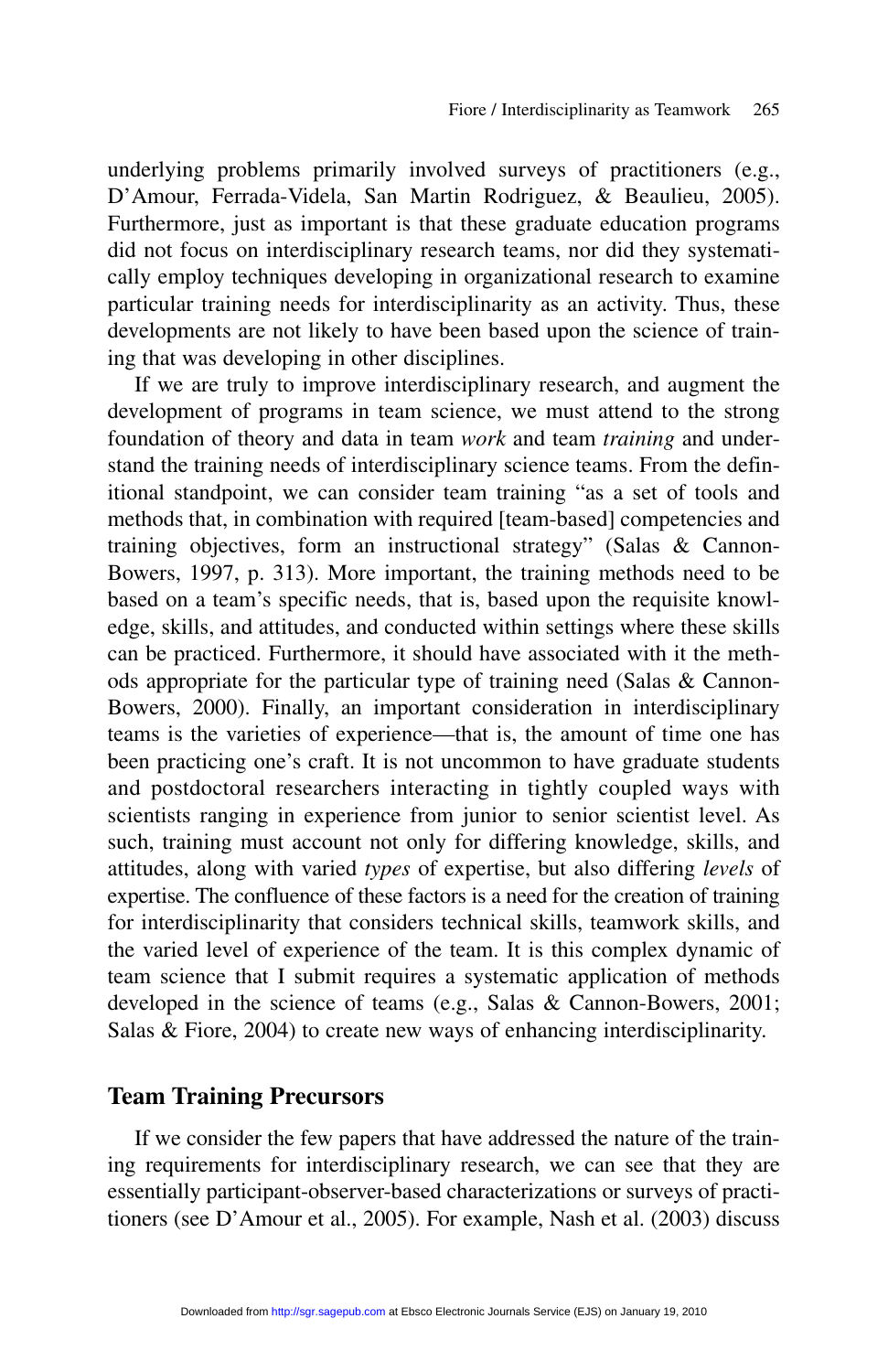experience in interdisciplinary tobacco research and identify what core competencies for teamwork are necessary. Although these approaches represent very important steps forward, I suggest that through the use of more systematic techniques of training needs analyses, the scholarly community can better identify the nature of the instructional objectives for interdisciplinary teams. This form of analysis would take place on three levels so as to account for the multitude of issues affecting the process and performance issues experienced by an interdisciplinary team (see Salas, Sims, Klein, & Burke, 2003). First, at the *organizational* level, this analysis would help to identify where and when training is needed and the degree to which the institution supports training implementation. Second, at the level of the *task,* methods such as a cognitive task analysis (e.g., Crandall, Klein, & Hoffman, 2005; G. Klein, 2000) would help to identify the content that must be mastered to ensure a team's success (e.g., particular methodology; form of data analyses). Finally, third, a *team analysis* would help illuminate who within the scientific team may need to be trained and whether individual training or team process training may be warranted. This would identify, for example, whether needs such as skills-based training at an individual level or communication and coordination training at the team level need to be implemented. Furthermore, and perhaps most important, this will identify the nature of the interdependencies within the team—that is, the particular coordination requirements that an interdisciplinary team may need. Essentially, this sampling of training needs analysis techniques illustrates the type of methods that teamwork researchers can employ in service of enhancing interdisciplinary science team performance.

As a framework to guide the latter two analysis needs (i.e., task and team), I suggest that we can further enhance our understanding of team science by considering the form of team competencies necessary for success (Cannon-Bowers, Tannenbaum, Salas, & Volpe, 1995). We can view team competencies as a collection of knowledge, skills, and attitudes (KSAs) that form the foundational precursors to effective team interaction behaviors. What is important to recognize is that some competencies are required in virtually all team situations, whereas others are specific to certain teams (Bowers, Jentsch, & Salas, 2000). On one hand, regardless of the task context or the organizational setting, all team members need what are referred to as *team-generic* competencies (e.g., communication skills). On the other hand, some competencies are considered to be *team specific*, as they are argued to apply in more specific team situations. In this instance, competencies are more directly related to individual teams and include knowledge of roles within the team and the abilities held by team members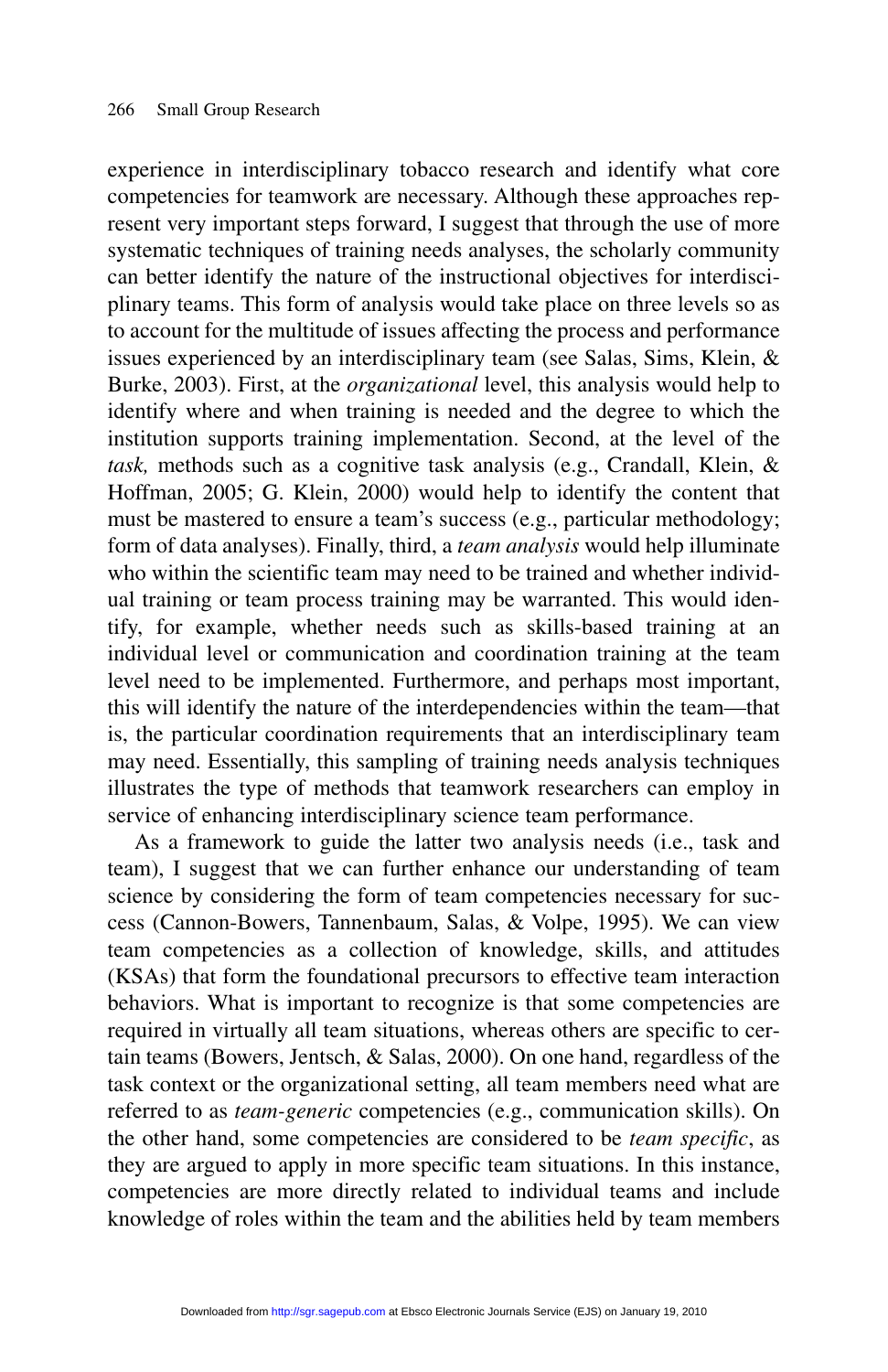(Bowers et al., 2000). Furthermore, task characteristics can also have an effect on team competencies and produce both *task-generic* and *task-specific* competencies. Task-generic competencies are those necessary across task situations (e.g., exchanging information and planning), whereas task-specific competencies could include understanding objectives or using appropriate methods (see Bowers et al., 2000, for an adoption of the competency framework to aviation teams).

What is necessary is a fuller understanding of the degree to which the team competency framework represents a viable means with which to understand scientific teams. From this, the research community may be able to identify the competencies that are generic and therefore required in every training situation. More appropriate, such research could also allow for the flexibility to identify specific skills with which to tailor training to the particular needs of various scientific teams (e.g., distributed or colocated). For example, considering the competency framework in light of the Nash et al. (2003) outline of competencies for the interdisciplinary researcher, the majority of those competencies identified by Nash and colleagues (e.g., values collaboration, communication skills, critical thinking) would fit within the category of team- and/or task-generic competencies. This suggests that the competency framework developed by Cannon-Bowers and colleagues can be explored, and potentially more productively, in team science training contexts so as to yield guidance for team training that would not have emerged otherwise. In sum, I suggest that a programmatic attempt to understand team science, not anecdotally but rather analytically, could significantly enhance the productivity of interdisciplinary teams. I next discuss representative training techniques, framed along developing teamwork attitudes, behaviors, and cognition, that could be implemented once particular team competencies and training needs have been identified.

#### **Team Training Methods**

Team building is perhaps one of the most appropriate training methods for developing interdisciplinarity and supporting improved attitudes among interdisciplinary teams. This method was specifically developed as a form of group process training to help teams deal with interpersonal issues and improve attitudes. This form of process intervention focuses the team on behaviors and relationships and leads them to examine the degree to which they focus on task versus interpersonal issues, their goals, and their problem solving (see Payne, 2001; Woodman & Sherwood, 1980). Although reviews of training interventions using team building have been mixed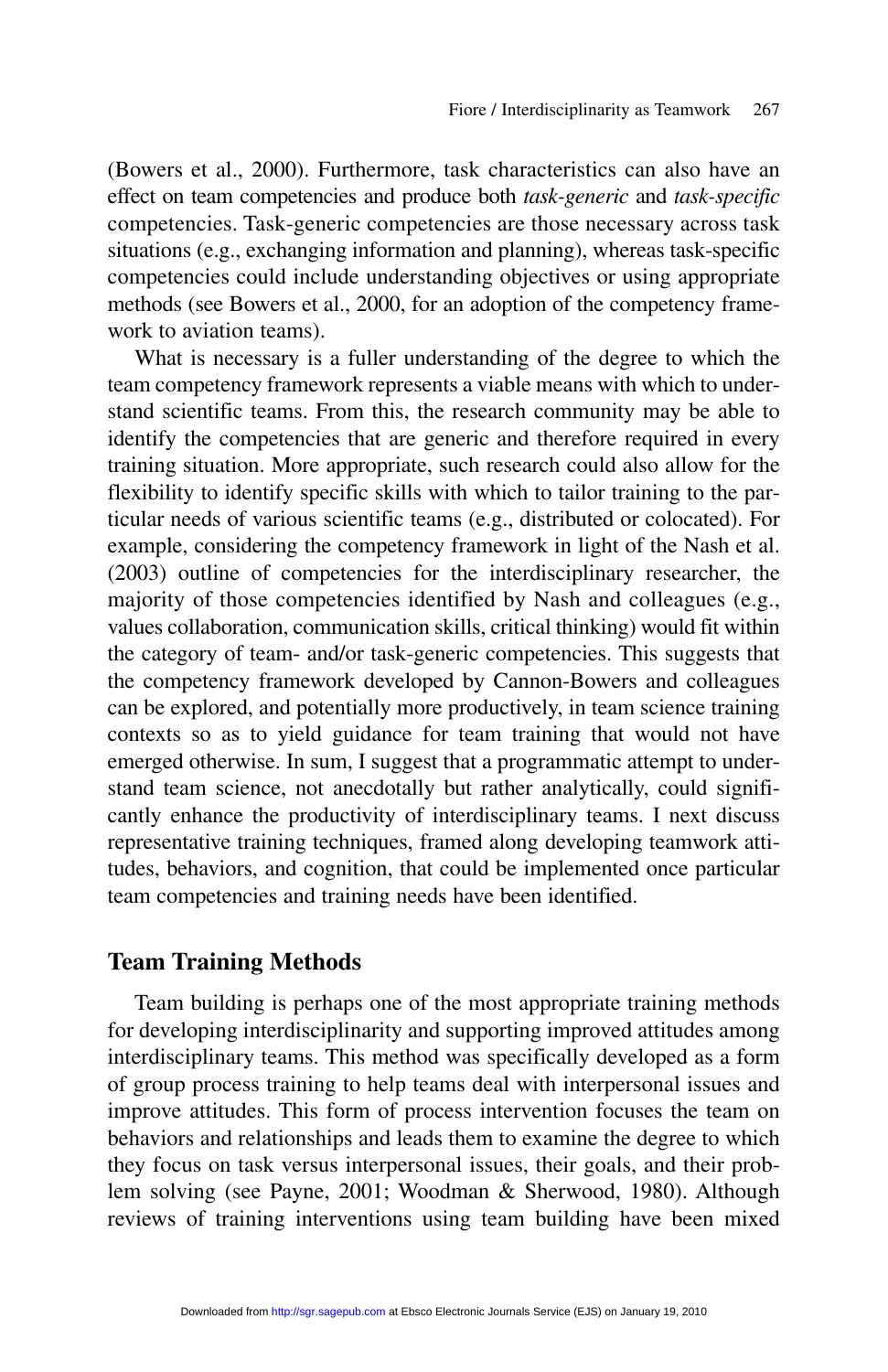(e.g., Salas, Rozell, Mullen, & Driskell, 1999), recent meta-analytic techniques suggest that team building can lead to improvement, particularly for attitudinal and team process outcomes (C. Klein et al., 2006).

With regard to behavioral training, one intervention that has shown improved outcomes is team dimensional training (Smith-Jentsch, Zeisig, Acton, & McPherson, 1998). This method of training was developed by the U.S. Navy via an analysis of the behaviors behind effective teamwork engaged during complex decision-making tasks (e.g., command information centers). It is organized around the following dimensions of teamwork: (a) information exchange, (b) communication delivery, (c) back-up behavior, and (d) initiative/leadership. The first two emphasize the nature of the communication process, dealing with what, when, and how to pass information. The latter two focus on the particulars of interaction with back-up behaviors designed to alleviate a teammate's workload as necessary and initiative/leadership involving team members recognizing that they have the responsibility and right to guide and direct the team as required. Related to this is team self-correction training (Blickensderfer, Cannon-Bowers, & Salas, 1997). This training was developed out of the observation that exceptional teams routinely monitor their own performance and reflect upon that performance for the purposes of self-correction. Furthermore, such teams show flexibility in their execution of performance by both compensating for each other's behavior or providing back-up behaviors when necessary (Blickensderfer et al., 1997). At the core of team self-correction training are structured debriefs after particular performance episodes. These debriefs are designed to follow a systematic review of events involving the identification of good and poor performance indicators. These are based upon particular performance expectations, and the team is taught how to develop plans to improve future performance (see Blickensderfer et al., 1997; Smith-Jentsch et al., 1998).

With regard to developing cognitive training for interdisciplinary scientific research, one interesting method that has the potential to enable teams to understand the varied perspectives of their interdisciplinary teammates is cross-training (Stagl, Salas, & Fiore, 2007). Cross-training is argued to be an effective means of training interpositional knowledge (IPK), that is, an individual's knowledge about the team's objectives as well as additional knowledge about his or her teammates that is designed to help that individual work toward the team's common goals (Fiore, Johnston, & McDaniel, 2005). IPK can be construed as a type of shared mental model that includes not only knowledge about a teammate's task and role responsibilities but also specific details about the external factors or motivating forces compelling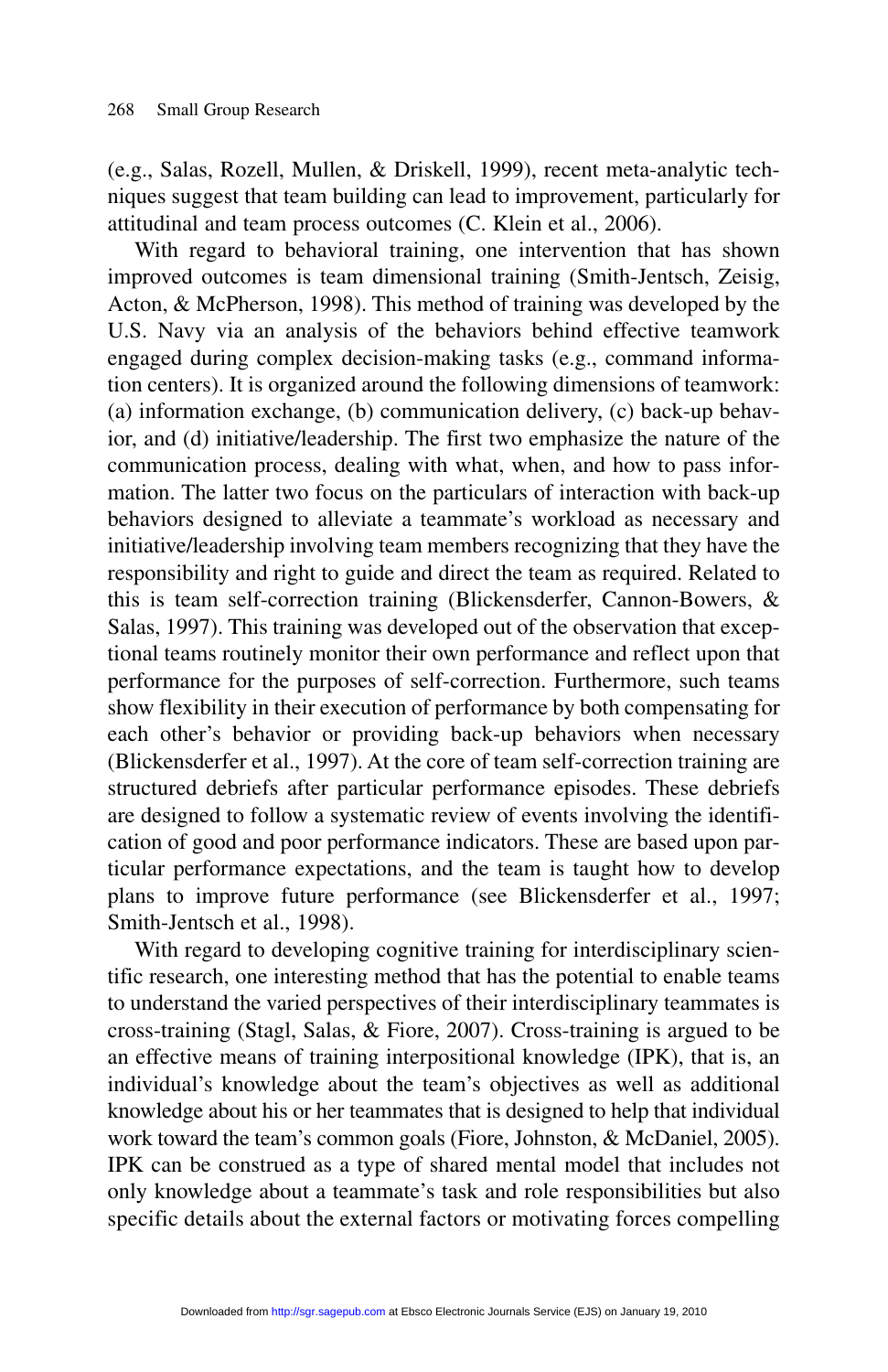a team member to act in a certain fashion. As explained by Volpe, Cannon–Bowers, Salas, and Spector (1996), this training methodology provides an instructional strategy through which team members are trained to understand not only their individual responsibilities and goals but also those of other members within their team. Here, the objective is to support the development of an understanding of the tasks, duties, and responsibilities of teammates so as to better understand roles and build shared expectations regarding particular task-related responses (e.g., Cannon-Bowers, Salas, Blickensderfer, & Bowers, 1998; Cooke, Kiekel, & Helm, 2001; Hollenbeck, DeRue, & Guzzo, 2004). This training may help to build a specific form of shared mental model that has been shown to be related to team performance (e.g., Marks, Sabella, Burke, & Zaccaro, 2002; Volpe et al., 1996). Furthermore, an absence of IPK has been linked with a decrease in coordination on team tasks and diminished communication effectiveness (Volpe et al., 1996). Although the argument is that IPK is foundational to a team's task to support coordination, I further suggest that training IPK can also provide a unique way to develop a cross-disciplinary perspective on a science team's problem (Fiore et al., 2005; see also Fiore & Schooler, 2004). In short, cross-training enables a team to better understand their team function because individual members no longer focus only on their own task, they connect that task to a more integrated overall understanding of the task and their teammates' roles in accomplishing that task.

A broader intervention—one designed to train attitudes, behaviors, and cognition—is crew resource management (CRM) training. Initially developed from aviation team training (Helmreich & Foushee, 1993) and more recently adopted by the medical community (e.g., Davies, 2001), at its core is the mitigation of errors through enhanced teamwork processes (Salas, Rosen, Burke, Goodwin, & Fiore, 2006). CRM focuses the team on coordination and communication as well as more general processes such as assertiveness, performance monitoring, and back-up behaviors. It typically uses simulation-based methods for implementation, and it is a continuous form of learning—that is, trainees engage in an on-going program of training and performance improvement (Salas, Bowers, & Edens, 2001).

Leadership is perhaps one of the most important areas through which a direct contribution from the organizational sciences literature can be made to team science. A number of theoretical approaches have been developed to understand leadership, and they have been examined in a variety of areas—ranging from leadership in politics and the military to industry (e.g., Bass, 1990; Day, Zaccaro, & Halpin, 2004; Yukl, 1998). Unfortunately, there has been relatively little research on understanding leadership in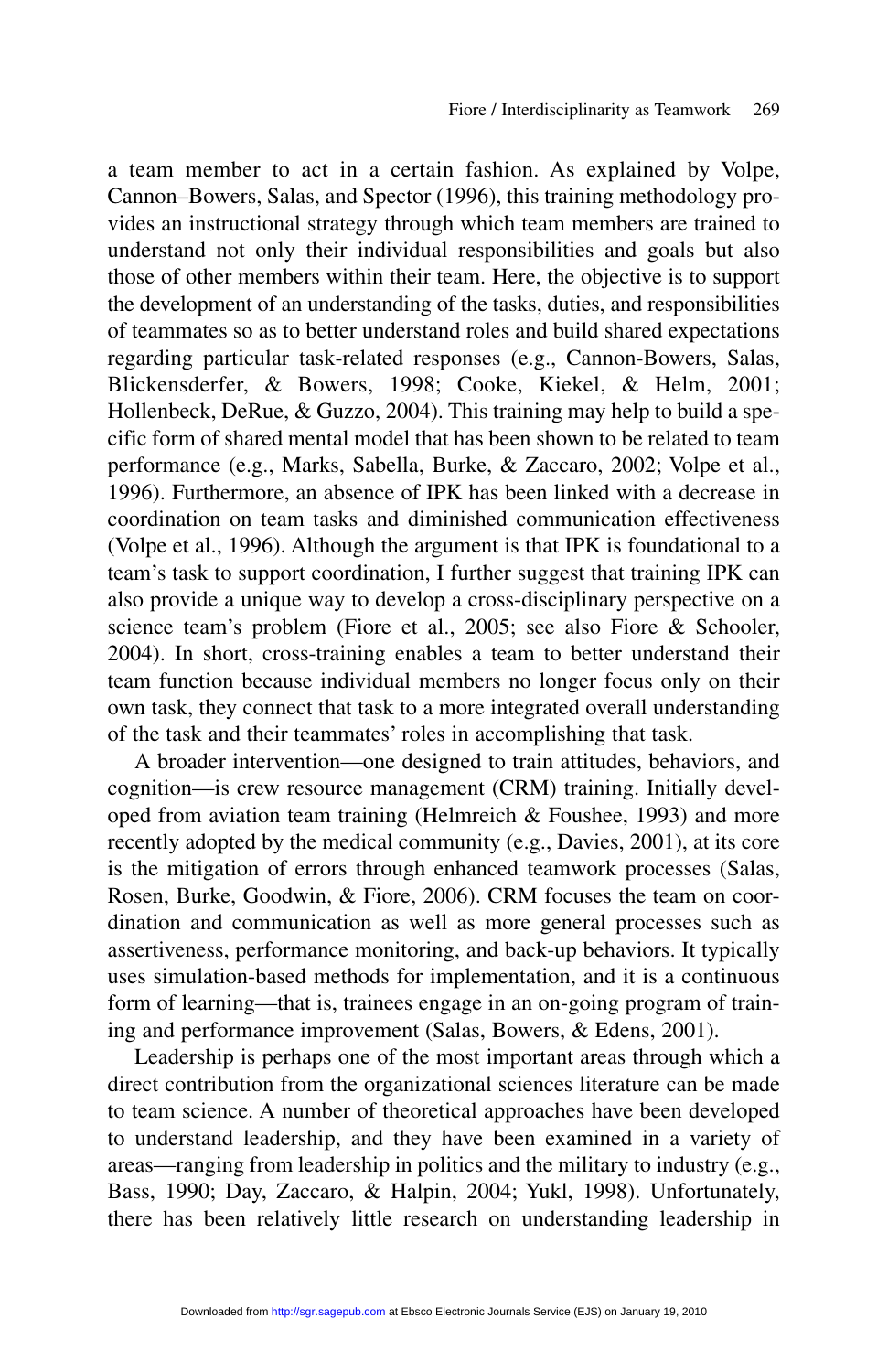science. Some noteworthy work has been done in the area of managing large-scale scientific centers (see, e.g., Crow & Bozeman, 1998). But these studies are more focused on the intricacies associated with directing and/or evaluating a great number of scientists (which is more akin to leading teams of teams) rather than leading a scientific team. Furthermore, the team training literature has only partially addressed team leader training (see Kozlowski, Gully, Salas, & Cannon-Bowers, 1996). Nonetheless, there have been promising theoretical developments in the area of team leadership that may be considered and from which targets for leadership training in team science may be gleaned.

Team leadership is a subset of the overall leadership literature that addresses the leadership issues associated with the tightly coupled nature of teamwork, that is, its interdependencies, task, and team requirements and adaptive qualities (see Salas, Burke, & Stagl, 2004; Zaccaro & Klimoski, 2002). From this more fine-grained perspective, Salas and colleagues (2004) have defined leadership within teams as the behaviors that drive "social problem solving that promotes coordinated, adaptive team performance by facilitating goal definition and attainment" (p. 343). Furthermore, this definition fits well within the context of leadership in team science. Specifically, Salas et al. note that team leaders must be adept at responding to not only social problems within the team but in helping the team to engage in information search and structuring and in the use of information in problem solving. Finally, they note that team leaders must simultaneously manage the personnel resources within the team, along with the team's material resources. This line of thinking has grown to also encompass the notion of shared leadership within teams. This is defined as "the transference of the leadership function among team members in order to take advantage of member strengths (e.g., knowledge, skills, attitudes, perspectives, contacts, and time available) as dictated by either environmental demands or the development stage of the team" (Burke, Fiore, & Salas, 2003, p. 105). The notion of shared leadership also fits well in the context of science teams in that it can sometimes be more effective than the more typical forms of vertical leadership (see Pearce & Sims, 2002). More recently, shared leadership was looked at in the context of consulting teams and was found to support team performance through enhancements in shared purpose and social support (Carson, Tesluk, & Marrone, 2007).

From this brief review, it can be shown how theory and methods arising out of leadership training research can be adapted for leadership training in scientific teams. In studies of leadership in *expert teams*, research suggests that leader training needs to emphasize how to guide team interactions as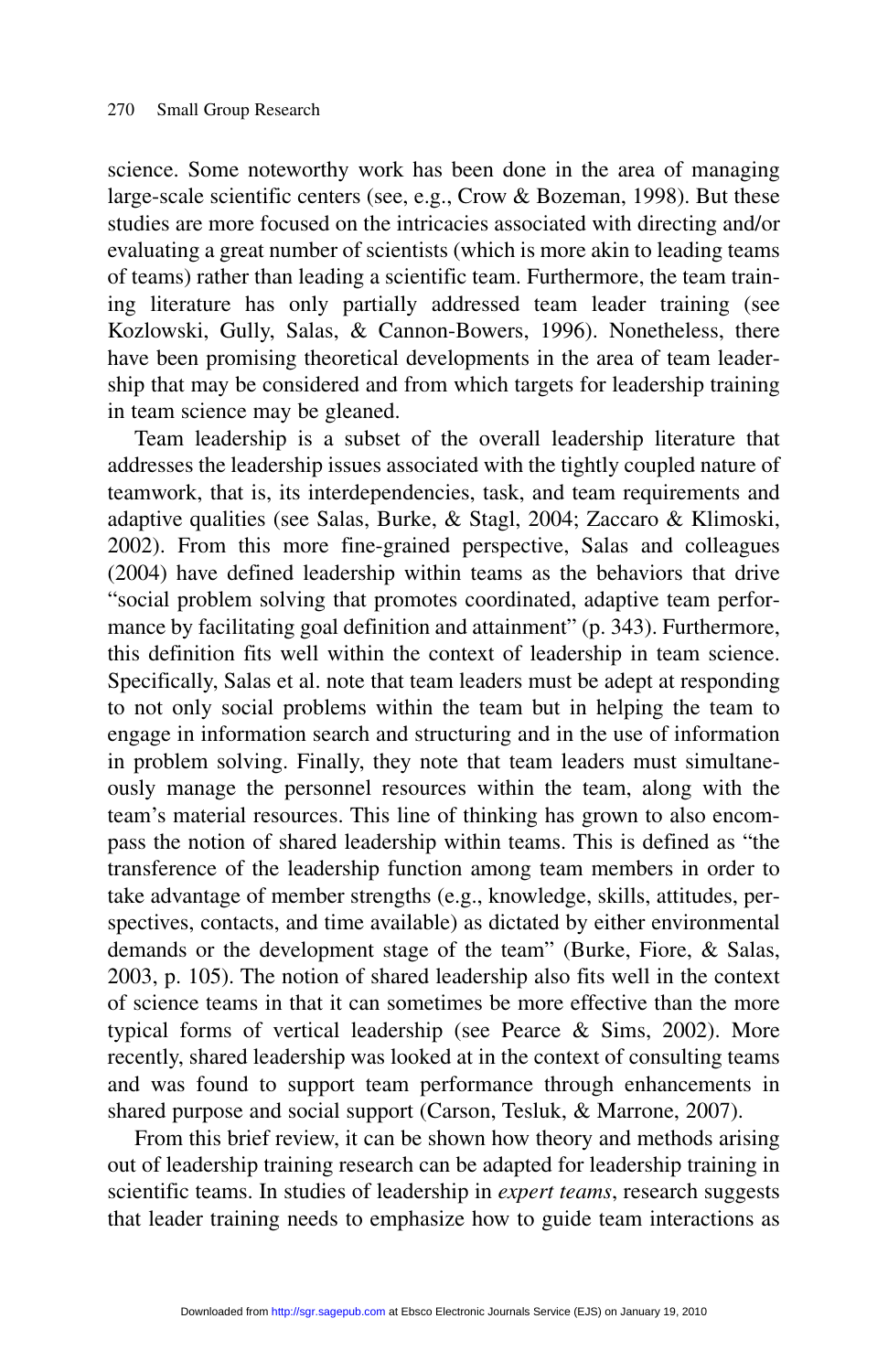well as how to define team goals and manage resources to ensure goals are met (see Salas et al., 2006; Zaccaro, Rittman, & Marks, 2001). Furthermore, leader training should emphasize how to maintain an appropriate interaction climate by setting expectations that encourage critical team behaviors such as mutual performance monitoring. For example, team leader training has been offered as a way to help leaders understand how to guide teams through the self-correction process such that teams may be better able to engage in continual performance improvement (see Tannenbaum, Smith-Jentsch, & Behson, 1998). More recently, a study of team leader training found that team members were able to identify and guide skill-based training interventions for their team leaders. In this research, leader training based upon the skills team members noted were important for their team leader was superior to more general forms of team leader training (Lyons, 2006). In addition, recent meta-analytic reviews of team performance provide some useful directions to research in leader training for science teams. For example, in a study of team design features, it was found that transformational and empowerment leadership improves team performance (Stewart, 2006). In a more focused assessment of the leadership literature, Burke et al. (2006) found that both task-focused and person-focused behaviors only moderately predicted team productivity but that team leader behaviors focused on team learning was a large predictor of productivity. Furthermore, as with Stewart (2006), Burke et al. (2006) showed that a significant degree of the impact of team learning could be attributed to the team leader's empowerment behaviors. Characteristic behaviors of the transformational and empowering leader include a combination of inspirational motivation along with intellectual stimulation. Furthermore, transformational leaders are able to engage in such behaviors while providing individualized attention to subordinates (Bass, 1998; Bass & Avolio, 1994). Others have similarly argued, from a conceptual standpoint, the impact transformational leadership behaviors can have on improving team performance (Dionne, Yammarino, Atwater, & Spangler, 2004). Here, it is suggested that these behaviors can support team communication, build cohesion, and manage conflict within the team (Dionne et al., 2004). As such, these characteristics may be targets for training team leaders. Given the knowledge-intensive nature of interdisciplinary research, any leader training that emphasizes the support of team learning and team communication may have a significant impact on team science.

In sum, this brief review of training precursors and methods was meant to illustrate how the science of team training can help us understand and address the attitudes, behaviors, and cognition present in team science.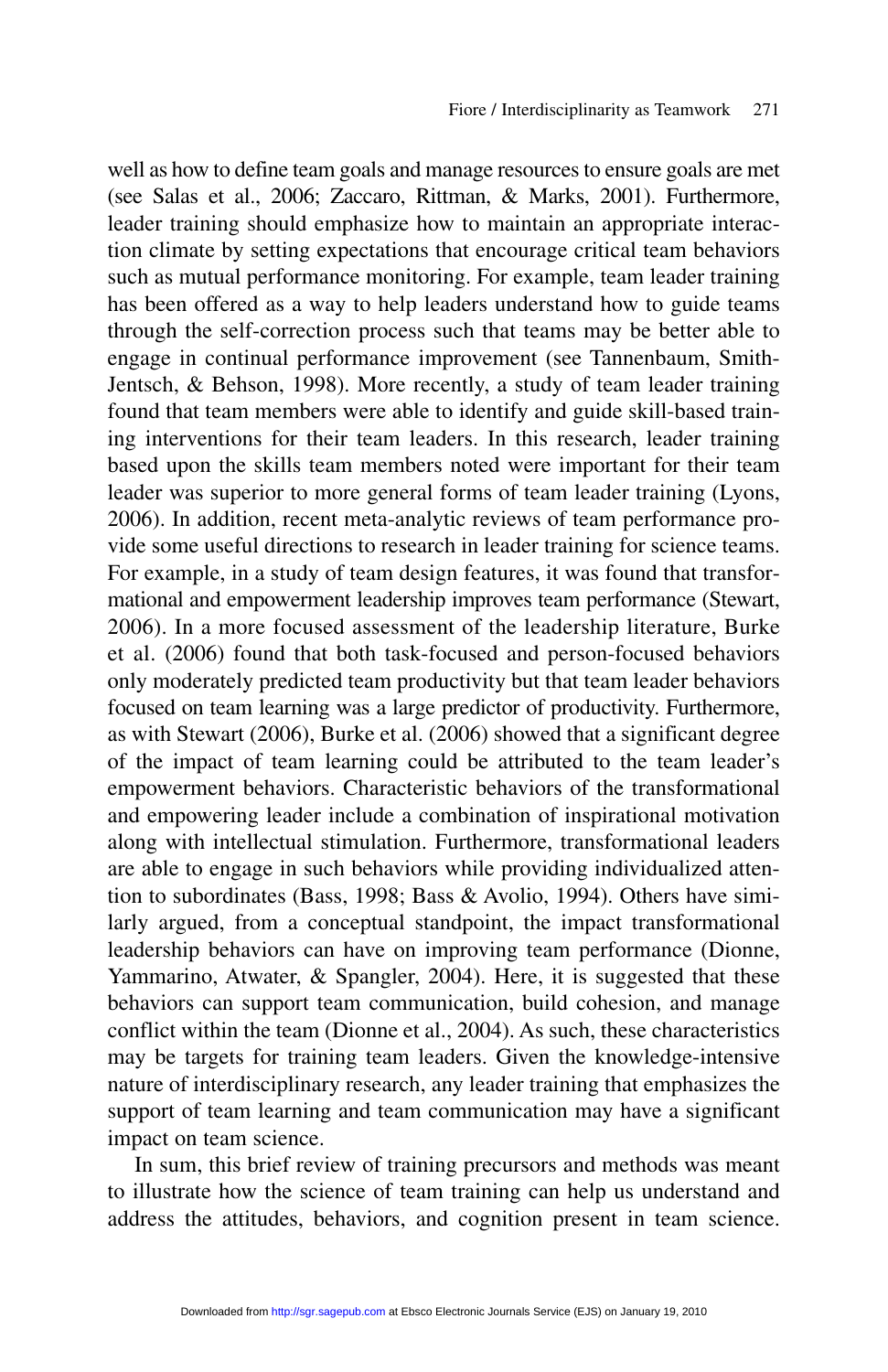These represent only a small portion of what is possible in developing training for interdisciplinarity. But only in pursuit of these approaches can we hope to develop more structured and scientifically sound ways of enhancing interdisciplinary research.

#### **Conclusions**

Interdisciplinary science is team science—it is team science because it is infeasible to conduct interdisciplinary research independently. Although throughout history there have been a small number of truly erudite scholars whose breadth and depth of understanding was so vast that they could be considered independent interdisciplinary researchers (e.g., the classic example is Leonardo da Vinci), today, given the complexity and quantity of knowledge within individual disciplines, no one person is capable of maintaining the deep understanding necessary to conduct truly interdisciplinary research. Thus, it is beholden of the scholars of teamwork to, at a minimum at least aid in this area of inquiry, if not help to lead our scientific understanding of the execution of effective team science. The science of teams is rich with theory, data, and methods. Granted, the degree to which such training will be effective in team science is an empirical question. Nonetheless, it is a question we must ask. Because a majority of the contexts in which these training programs have been developed have involved dynamic teams (e.g., military, aviation), this does not preclude their investigation in other contexts. Just as Kozlowski and Ilgen (2006) recently noted in their discussion of teams and team training in organizations, these techniques may need to evolve and adapt for additional contexts, but they are most definitely worth exploring.

In sum, my aim was to get the practicing scientific community of group and team researchers to think about interdisciplinary science as team science and to offer guidance as to how these concepts can inform one another. Thus, this is one step in the direction of a conceptual structure for use by the scientific community with regard to interdisciplinarity. But an important additional point is to recognize that for such an approach to work, a generation of scientists must be trained to both understand and embrace team science. As briefly discussed, the health sciences are making strides in that direction. But they have yet to fully consider the vast literature on team training and performance. Furthermore, disciplines outside of medical research have not fully embraced this. Finally, a necessary complement to developing graduate training that encourages team science is a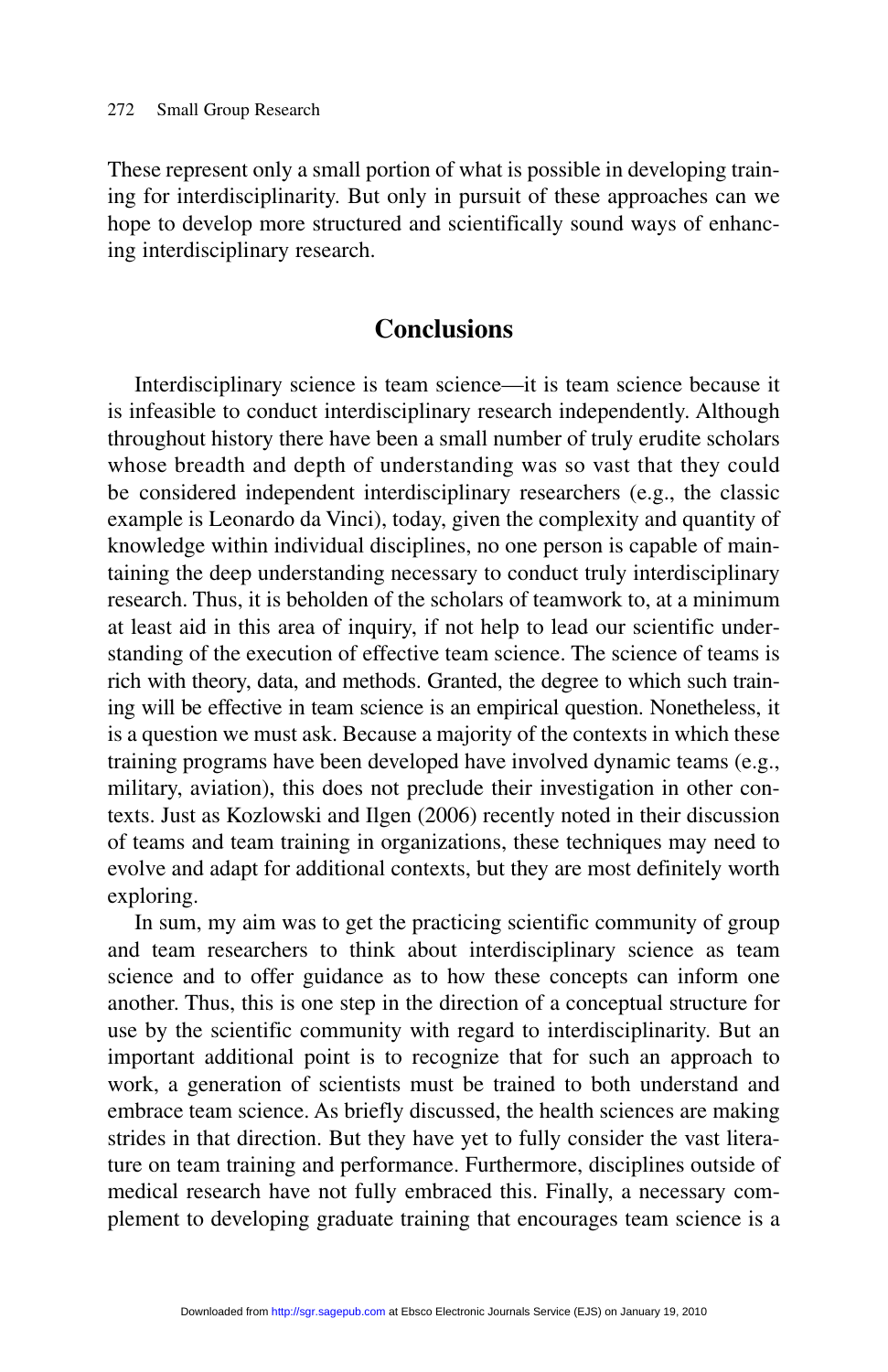fundamental shift from the way academic scientists themselves are currently rewarded—that is, from being rewarded for being individual researchers who are disciplinarily focused to collaborative researchers who are interdisciplinary focused. In this article, I have not addressed at all these institutional barriers to interdisciplinarity. But again, here we can rely upon the organizational sciences, and those who have studied organizational change, as one potential way to address the more systemic problems within the academy. In addition, just as funding sources must dictate general research areas, and even encourage partnerships for disciplinary integration, university administrations must also become involved for such research to be sustainable. This requires more than reliance on rewarding publications in oftentimes narrowly defined journals where important ideas and findings are left for a small group of like-minded individuals. For example, university tenure review panels can begin to make research *outside* one's discipline a meritorious distinction rather than a demerit in the tenure-earning process. In short, what is required is for the academic, professional, and funding communities to nurture, encourage, and reward interdisciplinary research.

Although this article was more of a speculative exercise in considering how the science of teams can inform interdisciplinary research, my goal was really nothing more than this. I hope this stimulates the thinking of a number of important constituencies of not only group and team researchers but also educators, administrators, and policy makers. Most important, it was meant to be a beginning for group and team researchers—an introduction to an entirely new domain of research, that is, *team* science, a domain that has always been as close as themselves.

#### **References**

- Aboelela, S. W., Larson, E., Bakken, S., Carrasquillo, O., Formicola, A., Glied, S. A., et al. (2007). Defining interdisciplinary research: Conclusions from a critical review of the literature. *Health Services Research*, *42*, 329–346.
- Barthes, R. (1977). *Image music text.* London: Harper Collins.
- Bass, B. M. (1990). *Bass & Stogdill's handbook of leadership* (3rd ed.). New York: Free Press.
- Bass, B. M. (1998). *Transformational leadership: Industrial, military, and educational impact*. Mahwah, NJ: Lawrence Erlbaum.
- Bass, B. M., & Avolio, B. J. (Eds.). (1994). *Improving organizational effectiveness through transformational leadership*. Thousand Oaks, CA: Sage.
- Blickensderfer, E. L., Cannon-Bowers, J. A., & Salas, E. (1997). Theoretical bases for team self-correction: Fostering shared mental models. In M. Beyerlein, D. Johnson, & S. Beyerlein (Eds), *Advances in interdisciplinary studies in work teams serie*s (Vol. 4, pp. 249-279). Greenwich, CT: JAI.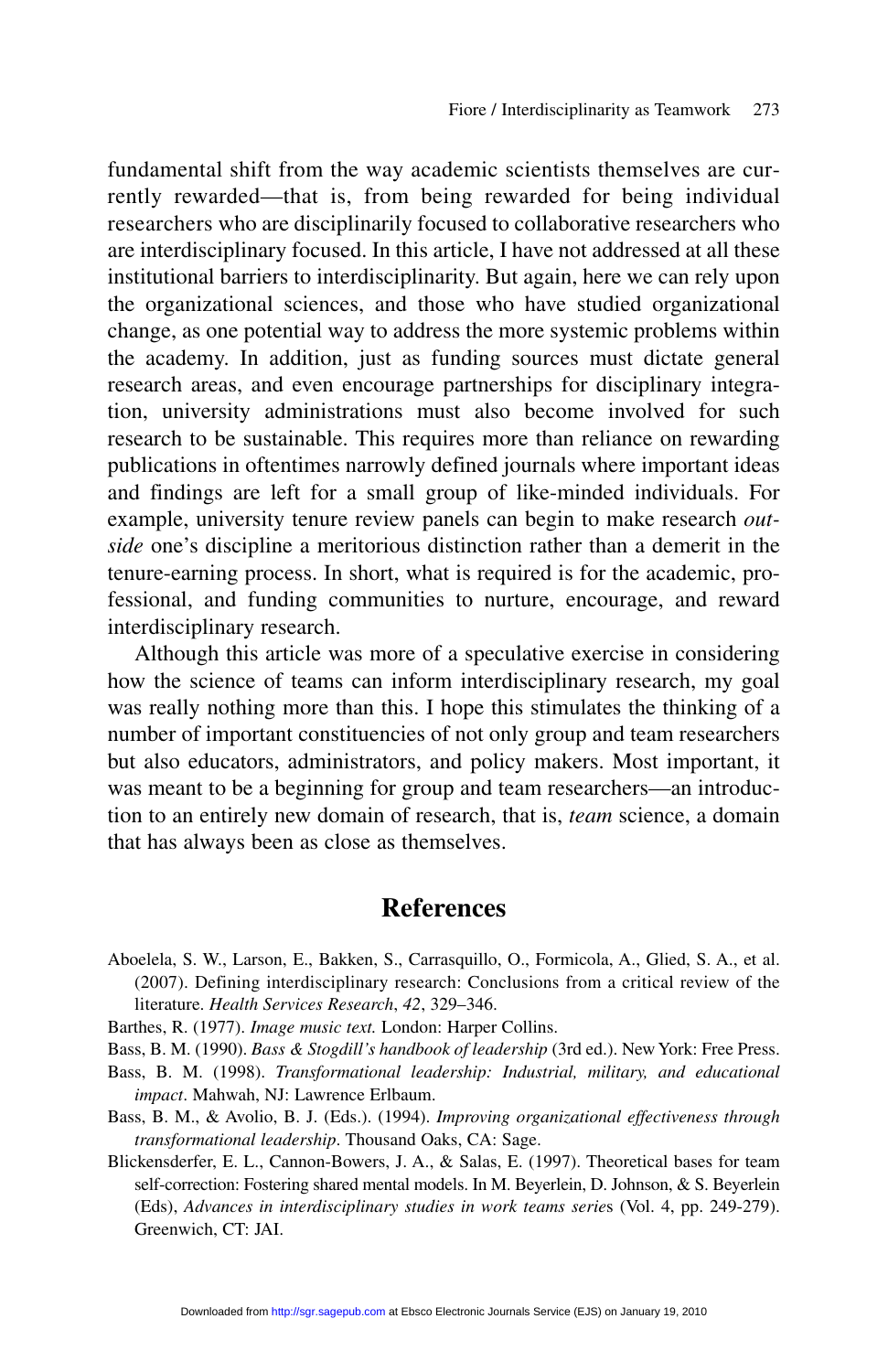- Bowers, C. A., Jentsch, F., & Salas, E. (2000). Establishing aircrew competencies: A comprehensive approach for identifying CRM training needs. In H. F. O'Neil & D. Andrews (Eds.), *Aircrew training and assessment* (pp. 67-84). Mahwah, NJ: Lawrence Erlbaum.
- Brozek, J., & Keys, A. (1944). General aspects of interdisciplinary research in experimental biology. *Science*, *100*, 507–512.
- Burke, C. S., Fiore, S. M., & Salas, E. (2003). The role of shared cognition in enabling shared leadership and team adaptability (pp. 103-121). In C. L. Pearce & J. A. Conger (Eds.), *Shared leadership: Reframing the hows and whys of leadership.* Thousand Oaks, CA: Sage.
- Burke, C., Stagl, K., Klein, C., Goodwin, G., Salas, E., & Halpin, S. (2006). What type of leadership behaviors are functional in teams? A meta-analysis. *Leadership Quarterly*, *17*(3), 288-307.
- Cacioppo, J. T. (2007). Better interdisciplinary research through psychological science. *Observer*, *20*(10), 3, 48-49.
- Cannon-Bowers, J. A., Salas, E., Blickensderfer, E., & Bowers, C. A. (1998). The impact of cross-training and workload on team functioning: A replication and extension. *Human Factors*, *40*, 92-101.
- Cannon-Bowers, J. A., Tannenbaum, S. I., Salas, E., & Volpe, C. E. (1995). Defining competencies and establishing team training requirements. In R. A. Guzzo  $\&$  E. Salas (Eds.), *Team effectiveness and decision making in organizations* (pp. 333-381). San Francisco: Jossey-Bass.
- Carson, J. B., Tesluk, P. E., & Marrone, J. A. (2007). Shared leadership in teams: An investigation of antecedent conditions and performance. *The Academy of Management Journal*, *50*(5)*,* 1217-1234.
- Conrad, D. (2006). *Dream team science*. Nano Science and Technology Institute. Retrieved August 20, 2007, from www.nsti.org/news/item.html?id=78
- Cooke, N. J., Kiekel, P. A., & Helm E. (2001). Measuring team knowledge during skill acquisition of a complex task. *International Journal of Cognitive Ergonomics*, *5*, 297-315.
- Crandall, B., Klein, G., & Hoffman, R. (2005). *Labors of mind: A practitioner's handbook of cognitive task analysis.* Cambridge MA: MIT Press.
- Crow, M. M., & Bozeman, B. (1998). *Limited by design: R&D laboratories in the United States*. New York: Columbia University Press.
- D'Amour, D., Ferrada-Videla, M., San Martin Rodriguez, M., & Beaulieu, M. D. (2005). The conceptual basis for interprofessional collaboration: Core concepts and theoretical frameworks. *Journal of Interpersonal Care*, *1*, 116-131.
- Darden, L., & Maull, N. (1977). Interfield theories. *Philosophy of Science*, *44*, 43-64.
- Davies, J. M. (2001). Medical applications of crew resource management. In E. Salas, C. A. Bowers, & E. Edens (Eds.), *Improving teamwork in organizations: Applications of resource management training* (pp. 265-281). Mahwah, NJ: Lawrence Erlbaum.
- Day, D., Zaccaro, S., & Halpin, S. (2004). *Leader development for transforming organizations: Growing leaders for tomorrow*. Mahwah, NJ: Lawrence Erlbaum.
- de Solla Price, D. J. (1986). *Little science, big science.* New York: Columbia University Press. (Original work published 1963)
- Dingfelder, S. F. (2007). Team science. *Monitor on Psychology*, *38*, 1. Retrieved January 15, 2008, from www.apa.org/monitor/jan07/team.html
- Dionne, S. D., Yammarino, F. J., Atwater, L. E., & Spangler, W. D. (2004). Transformational leadership and team performance. *Journal of Organizational Change Management*, *17*, 177-193.
- Dunbar, K. (1995). How scientists really reason: Scientific reasoning in real-world laboratories. In R. J. Sternberg, & J. Davidson (Eds.), *Mechanisms of insight* (pp. 365-395)*.* Cambridge, MA: MIT Press.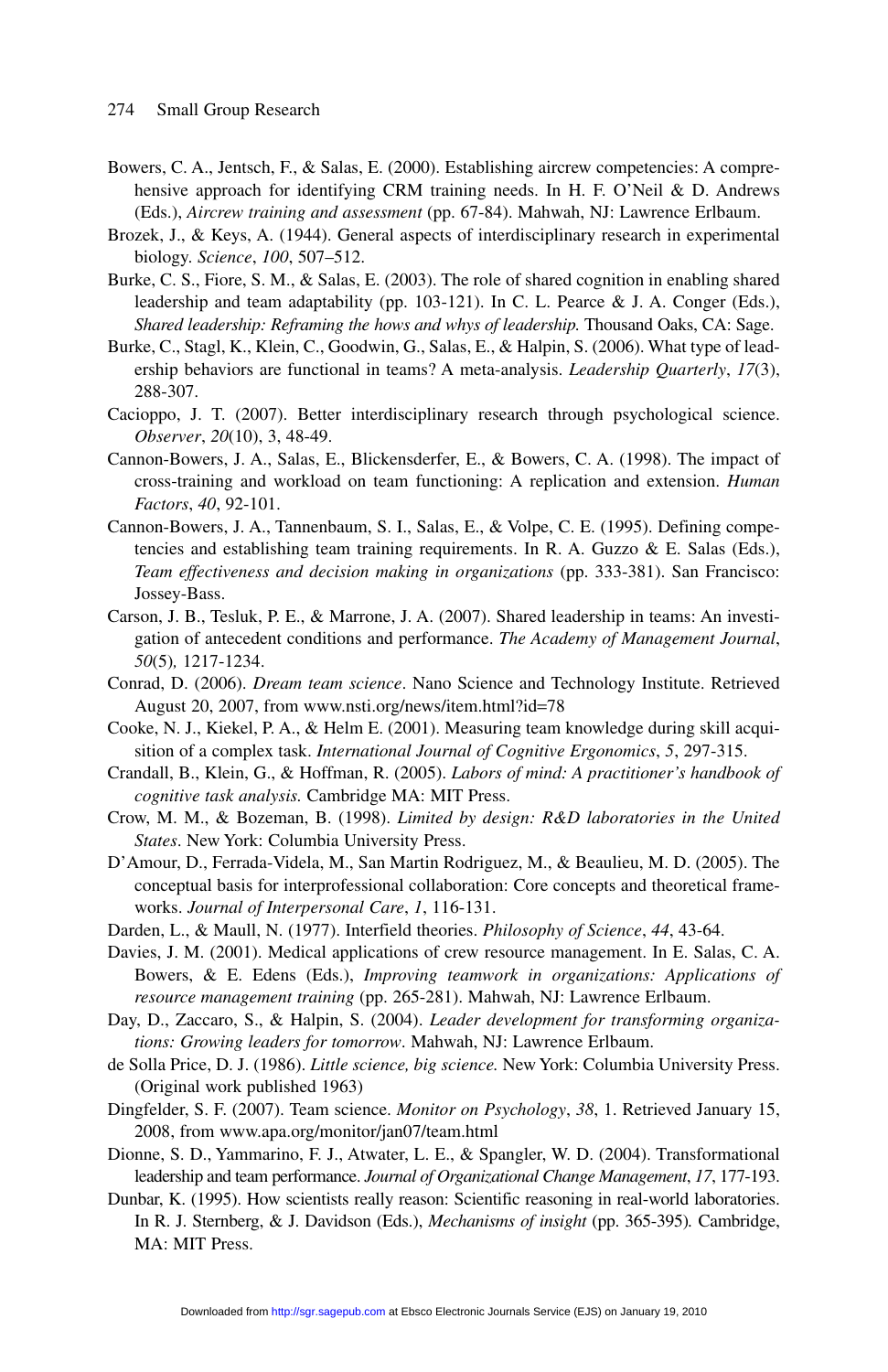- *Facilitating interdisciplinary research*. (2004). National Academy of Sciences, National Academy of Engineering, & Institute of Medicine. Washington, DC: National Academies Press.
- Fiore, S. M., Johnston, J., & McDaniel, R. (2005). Applying the narrative form and XML metadata to debriefing simulation-based exercises. *Proceedings of the 49th Annual Meeting of the Human Factors and Ergonomics Society* (pp. 2135–2139). Santa Monica, CA: Human Factors and Ergonomics Society.
- Fiore, S. M., & Schooler, J. W. (2004). Process mapping and shared cognition: Teamwork and the development of shared problem models. In E. Salas & S.M. Fiore (Eds.), *Team cognition: Understanding the factors that drive process and performance* (pp. 133-152). Washington, DC: American Psychological Association.
- Gardner, H. (2000). *The disciplined mind*. New York: Penguin Books.
- Gorman, M. E., Kincannon, A., & Mehalik, M. M. (2001). Spherical sorses and shared toothbrushes: Lessons learned from a workshop on scientific and technological thinking. In K. P. Jantke & S. Shinohara (Eds.), *Discovery science: 4th international conference* (pp. 74-86). Berlin, Germany: Springer-Verlag.
- Helmreich, R. L., & Foushee, H. C. (1993). Why crew resource management? Empirical and theoretical bases of human factors training in aviation. In E. Wiener, B. Kanki, & R. L. Helmreich (Eds.), *Cockpit resource management* (pp. 3-45). San Diego, CA: Academic Press.
- Hohle, B. M., McInnis, J. K., & Gates, A. C. (1969). The public health nurse as a member of the interdisciplinary team. *Nursing Clinics of North America*, *4*, 311–319.
- Hollenbeck, J. R., DeRue, D. S., & Guzzo, R. (2004). Bridging the gap between I/O research and HR practice: Improving team composition, team training and team task design. *Human Resource Management*, *43*(4), 353-366.
- Jacobson, S. R. (1974). A study of interprofessional collaboration. *Nursing Outlook*, *22*, 751–755.
- Klein, C., Salas, E., Burke, C. S., Goodwin, G. F., Halpin, S., DiazGranados, D., et al. (2006). Does team training enhance team processes, performance, and team member affective outcomes? A meta-analysis. In K. M. Weaver (Ed.), *Best paper proceedings of the 66th Annual Meeting of the Academy of Management, Atlanta, GA* [CD-ROM]. Briarcliff Manor, NY: Academy of Management.
- Klein, G. (2000). Cognitive task analysis of teams. In J. M. Schraagen, S. F. Chipman, & V. L. Shalin, (Eds.) *Cognitive task analysis* (pp. 417-430)*.* Mahwah, NJ: Lawrence Erlbaum.
- Klein, J. T. (1996). *Crossing boundaries: Knowledge, disciplinarities, and interdisciplinarities*. Charlottesville: University of Virginia Press.
- Kozlowski, S. W. J., Gully, S., Salas, E., & Cannon-Bowers, J. A. (1996). Team leadership and development: Theory, principles, and guidelines for training leaders and teams. In M. M. Beyerlein, D. Johnson, & S. T. Beyerlein (Eds.), *Interdisciplinary studies of work teams: Vol. 3. Team leadership* (pp. 253-291). Greenwich, CT: JAI.
- Kozlowski, S. W. J., & Ilgen, D. R. (2006). Enhancing the effectiveness of work groups and teams. *Psychological Science in the Public Interest*, *7*(3), 77-124.
- Lavin, M. A., Ruebling, I., Banks, R., Block, L., Counte, M., Furman, G., et al. (2001). Interdisciplinary health professional education: A historical review. *Advances in Health Sciences Education*, *6*, 25-37.
- Lidstrom, M. (2005). *Team science*. Retrieved October 10, 2007, from http://www.washington .edu/research/teamsci05.pdf
- Lupella, R. O. (1972). Postgraduate clinical training in speech pathology-audiology: Experiences in an interdisciplinary medical setting. *American Speech-Language and Hearing Association*, *14*, 611–614.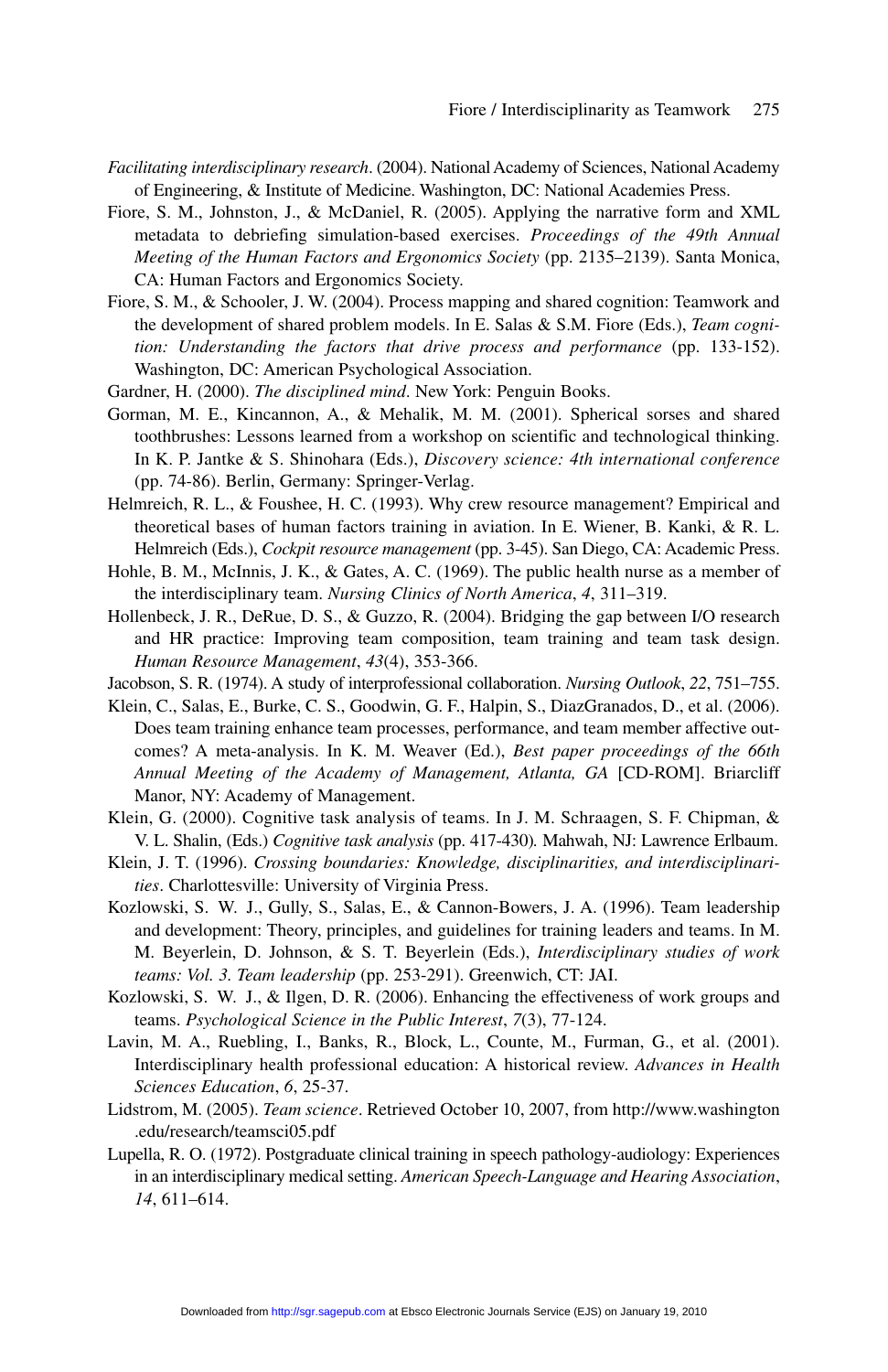- Lyons, P. (2006). Team member involvement in team leader training and performance. *Team Performance Management*, *12*, 102-114.
- Marks, M. A., Sabella, M. J., Burke, C. S., & Zaccaro, S. J. (2002). The impact of cross-training on team effectiveness. *Journal of Applied Psychology*, *87*, 3–13.
- Nash, J., Collins, B., Loughlin, S., Solbrig, M., Harvey, R., Krishnan-Sarin, S., et al. (2003). Training the transdisciplinary scientist: A general framework applied to tobacco use behavior. *Nicotine and Tobacco Research*, *5*(Suppl. 1), S41-S53.
- Payne, V. (2001). *The team-building workshop: A trainer's guide*. New York: American Management Association.
- Pearce, C. L., & Sims, H. P. (2002). Vertical versus shared leadership as predictors of the effectiveness of change management teams: An examination of aversive, directive, transactional, transformational and empowering leader behaviors. *Group Dynamics: Theory, Research, and Practice*, *6*, 172-197.
- Pellmar, T. C., & Eisenberg, L. (Eds.). (2000). *Bridging disciplines in the brain, behavioral, and clinical sciences*. Washington DC: Institute of Medicine/National Academy Press.
- Porter, A. L., Roessner, J. D., Cohen, A. S., & Perreault, M. (2006). Interdisciplinary research: Meaning, metrics and nurture. *Research Evaluation*, *15*(3), 187-195.
- Press, F. (1988). The dilemma of the golden age. *Science, Technology, & Human Values*, *13*(3/4), 224-231.
- Saavedra, R., Earley, P. C., & Van Dyne, L. (1993). Complex interdependence in taskperforming groups. *Journal of Applied Psychology*, *78*, 61-72.
- Salas, E., Bowers, C. A., & Edens, E. (Eds.). (2001). *Improving teamwork in organizations: Applications of resource management training*. Mahwah, NJ: Lawrence Erlbaum.
- Salas, E., Burke, C. S., & Stagl, K. C. (2004). Developing teams and team leaders: Strategies and principles. In D. Day, S. Zaccaro, & S. M. Halpin (Eds.), *Leader development for transforming organizations: Growing Leaders for tomorrow* (pp. 325-355). Mahwah, NJ: Lawrence Erlbaum.
- Salas, E., & Cannon-Bowers, J. A. (1997). Methods, tools, and strategies for team training. In M. A. Quiñones & A. Ehrenstein (Eds.), *Training for a rapidly changing workplace: Applications of psychological research* (pp. 247-279). Washington, DC: American Psychological Association Press.
- Salas, E., & Cannon-Bowers, J. A. (2000). The anatomy of team training. In S. Tobias & J. D. Fletcher (Eds.), *Training & retraining: A handbook for business, industry, government, and the military* (pp. 312-335). New York: Macmillan.
- Salas, E., & Cannon-Bowers, J. A. (2001). The science of training: A decade of progress. *Annual Review of Psychology*, *52*, 471-499.
- Salas, E., Dickinson, T. L., Converse, S. A., & Tannenbaum, S. I. (1992). Toward an understanding of team performance and training. In R. W. Swezey & E. Salas (Eds.), *Teams: Their training and performance* (pp. 3-29). Norwood, NJ: Ablex.
- Salas, E., & Fiore, S. M. (Eds). (2004). *Team cognition: Understanding the factors that drive process and performance*. Washington, DC: American Psychological Association.
- Salas, E., Rosen, M. A., Burke, C. S., Goodwin, G. F., & Fiore, S. M. (2006). The making of a dream team: When expert teams do best. In K. A. Ericsson, N. Charness, P. Feltovich, & R. R. Hoffman, (Eds.), *Cambridge handbook of expertise and expert performance* (pp. 439–456). Cambridge, UK: Cambridge University Press.
- Salas, E., Rozell, D., Mullen, B., & Driskell, J. E. (1999). The effect of team building on performance: An integration. *Small Group Research*, *30*, 309-329.
- Salas, E., Sims, D. E., Klein, C., & Burke, C. S. (2003). Can teamwork enhance patient safety? *Forum*, *23*, 5-9.